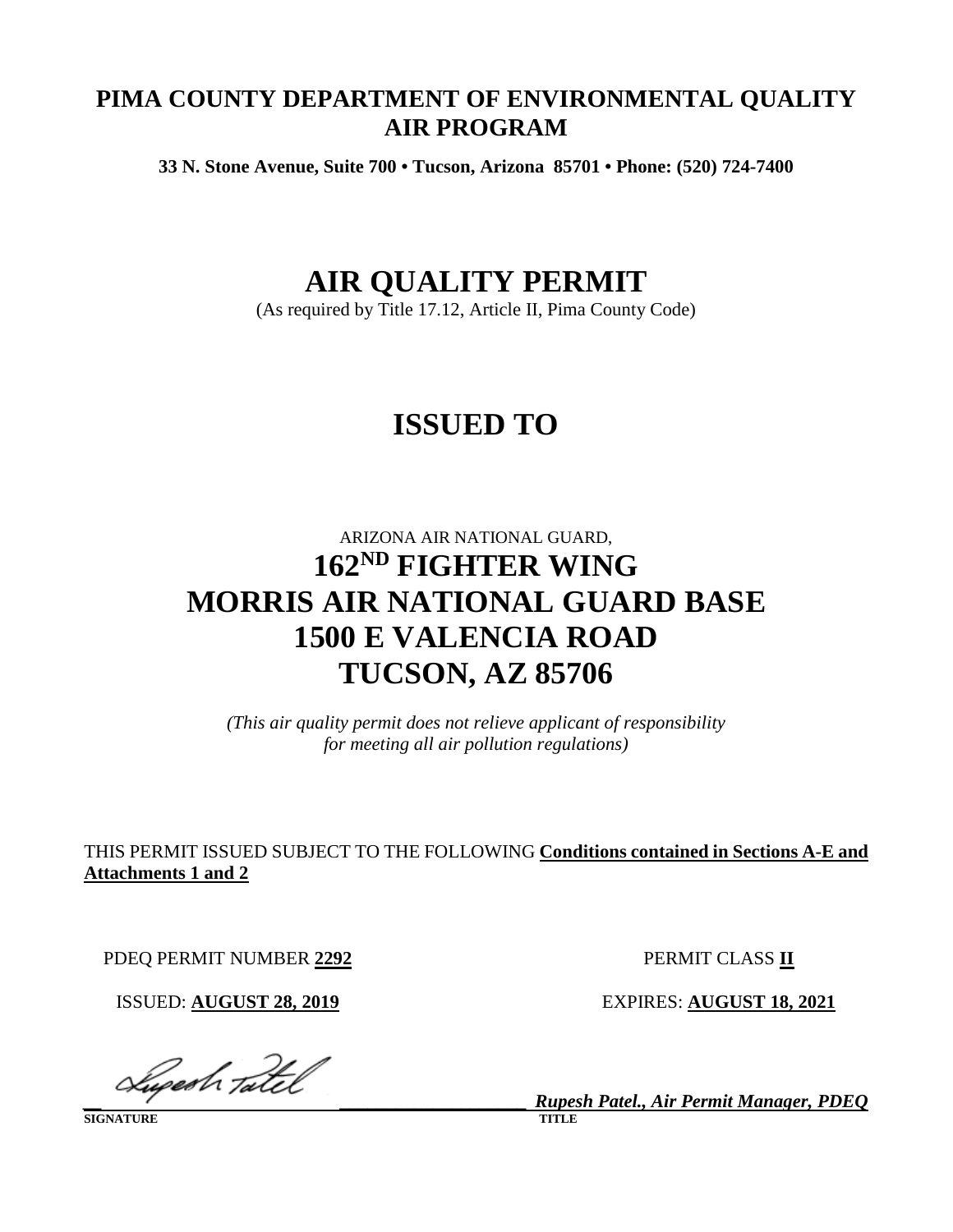## **TABLE OF CONTENTS**

| <b>Section A:</b> |      | <b>Specific Conditions for NSPS (Subpart IIII) Compression Ignition Internal</b>                                                                                               |  |
|-------------------|------|--------------------------------------------------------------------------------------------------------------------------------------------------------------------------------|--|
|                   |      | <b>Combustion Engines (CI ICE) - Pre 2007 Model Year</b>                                                                                                                       |  |
|                   | I.   |                                                                                                                                                                                |  |
|                   | П.   |                                                                                                                                                                                |  |
|                   | Ш.   |                                                                                                                                                                                |  |
|                   | IV.  |                                                                                                                                                                                |  |
|                   | V.   |                                                                                                                                                                                |  |
|                   | VI.  |                                                                                                                                                                                |  |
|                   | VII. |                                                                                                                                                                                |  |
| <b>Section B:</b> |      | Specific Conditions for NSPS (Subpart IIII) Compression Ignition Internal                                                                                                      |  |
|                   |      | <b>Combustion Engines (CI ICE) - Post 2007 Model Year</b>                                                                                                                      |  |
|                   | I.   | Applicability                                                                                                                                                                  |  |
|                   | П.   |                                                                                                                                                                                |  |
|                   | III. |                                                                                                                                                                                |  |
|                   | IV.  |                                                                                                                                                                                |  |
|                   | VI.  |                                                                                                                                                                                |  |
|                   |      |                                                                                                                                                                                |  |
|                   |      | <b>Combustion Engines</b><br>(Located at Area Sources of HAP, Constructed Before June 12, 2006)<br><b>Existing Stationary Emergency Compression Ignition Engines &lt;500HP</b> |  |
|                   | Ι.   |                                                                                                                                                                                |  |
|                   | П.   | Emission and Operating Limitations 2000 and 2000 and 2000 and 2000 and 2000 and 2000 and 2000 and 2000 and 200                                                                 |  |
|                   | III. |                                                                                                                                                                                |  |
|                   | IV.  | Monitoring, Installation, Collection, Operation, and Maintenance Requirements18                                                                                                |  |
|                   | V.   | Demonstration of Continuous Compliance with the Emission Limitations and                                                                                                       |  |
|                   |      |                                                                                                                                                                                |  |
|                   | VI.  |                                                                                                                                                                                |  |
|                   |      |                                                                                                                                                                                |  |
|                   |      |                                                                                                                                                                                |  |
| <b>Section D:</b> |      | <b>New and Existing Stationary Source Performance Standards for Surface</b><br><b>Coating and Solvent Handling Activities</b>                                                  |  |
|                   | I.   | Emission Limitations and Standards Manual Manual Manual Manual Manual Manual Manual 23                                                                                         |  |
|                   | Π.   |                                                                                                                                                                                |  |
|                   | III. |                                                                                                                                                                                |  |
|                   | IV.  |                                                                                                                                                                                |  |
| <b>Section E:</b> |      |                                                                                                                                                                                |  |
|                   |      | Additional Permit Requirements 25                                                                                                                                              |  |
|                   |      |                                                                                                                                                                                |  |
|                   |      | Attachment 2: Equipment List 27                                                                                                                                                |  |
|                   |      | Insignificant Activities 2000 30                                                                                                                                               |  |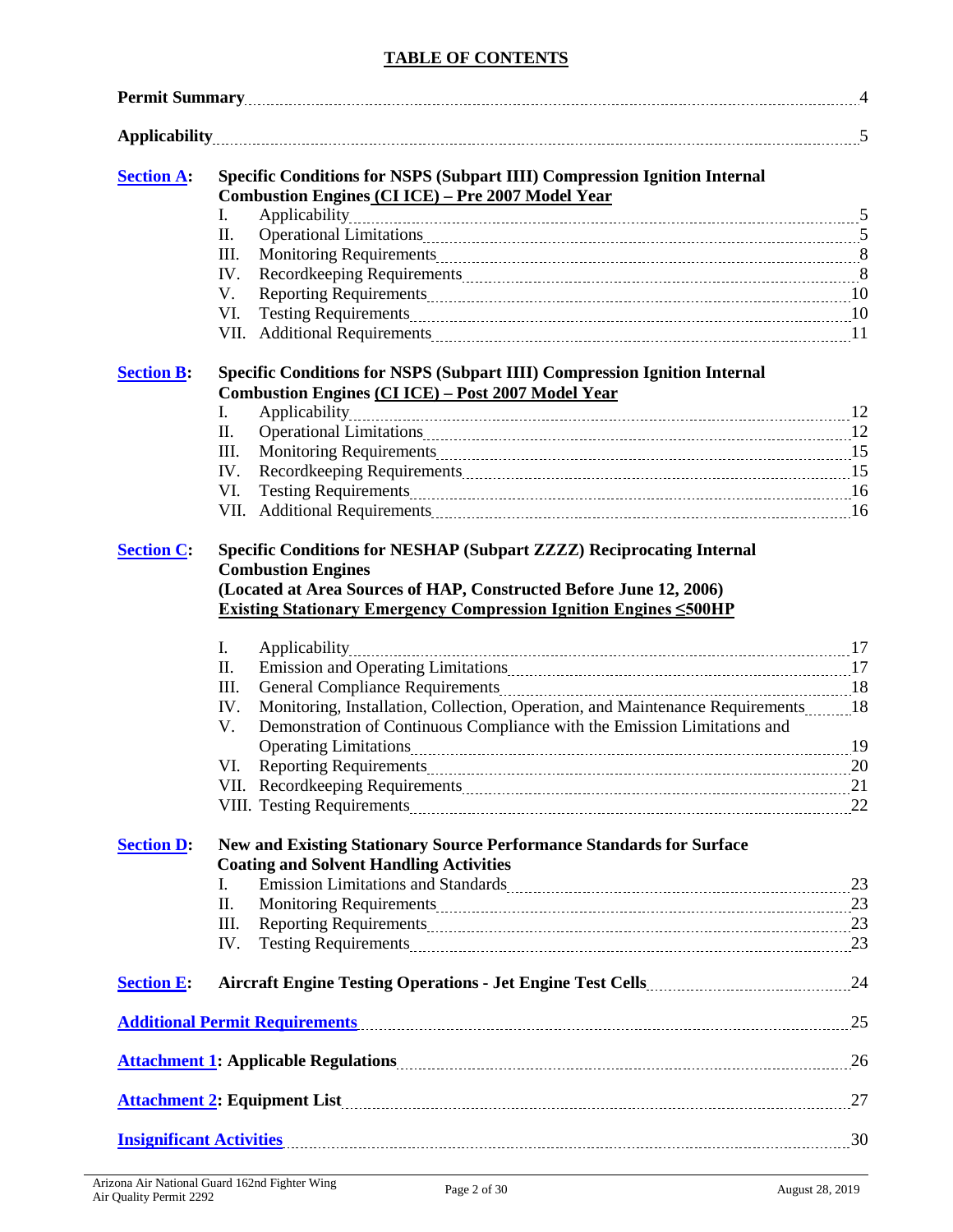# **PERMIT SUMMARY**

Arizona Air National Guard 162<sup>nd</sup> Fighter Wing (ANG 162<sup>nd</sup> FW) facility is a military installation encompassing the following components: operations maintenance, medical, mission support and a headquarters squadron. Each operational component uses emissions emitting equipment, primarily combustion sources of generators and boilers.

This air permit is the second 5-year renewal issued to ANG 162<sup>nd</sup> FW, the Permittee. The facility operates under a Class II air quality permit. It is considered a true minor source of conventional pollutants and an area source of HAPs.

The following emission rates (Table 1) are for reference purposes only and are not intended to be enforced by direct measurement unless otherwise noted within each Section of this permit.

| <b>Pollutant</b>                    | <b>Potential to Emit</b> |
|-------------------------------------|--------------------------|
|                                     | (tons/yr)                |
| Nitrogen Oxides $(NOX)$             | 61.7                     |
| Carbon Monoxide (CO)                | 52.9                     |
| Volatile Organic Compounds (VOC)    | 27.3                     |
| Particulate Matter (as $PM_{10}$ )  | 7.10                     |
| Particulate Matter (as $PM_{2.5}$ ) | 7.10                     |
| Sulfur Oxides $(SO2)$               | 3.38                     |
| Hazardous Air Pollutants (HAPs)     | 3.60                     |

# **Table 1 Potential Annual Emissions**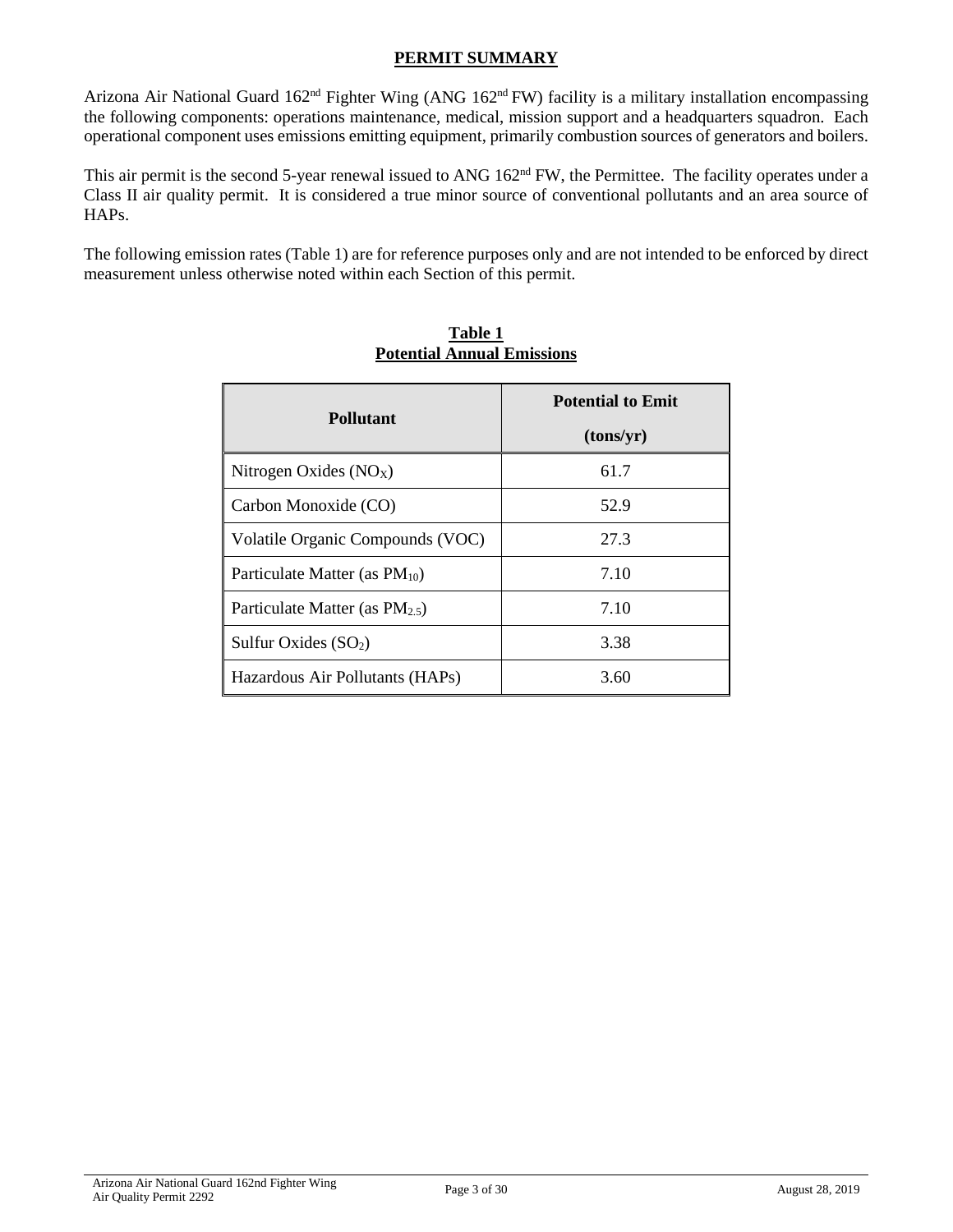# **APPLICABILITY**

The affected sources at the facility to which this air quality permit applies are grouped into the following emission sections:

- **Section <b>A** New Source Performance Standards (NSPS) Standards of Performance for Stationary Compression Ignition Internal Combustion Engines (40 CFR Part 60 Subpart IIII) **(Pre 2007 Model Year) Emergency (CI ICE)**
- **Section <b>B** New Source Performance Standards (NSPS) Standards of Performance for Stationary Compression Ignition Internal Combustion Engines (40 CFR Part 60 Subpart IIII) **(Post 2007 Model Year) Emergency (CI ICE)**
- **Section <b>C** National Emission Standards for Hazardous Air Pollutants for Reciprocating Internal Combustion Engines (40 CFR Part 63 Subpart ZZZZ). **Existing Stationary Emergency Compression Ignition Engines ≤500HP**
- **Section D:** New and Existing Stationary Source Performance Standards for Surface Coating and Solvent Handling Activities
- **Section E** Jet Engine Test Cells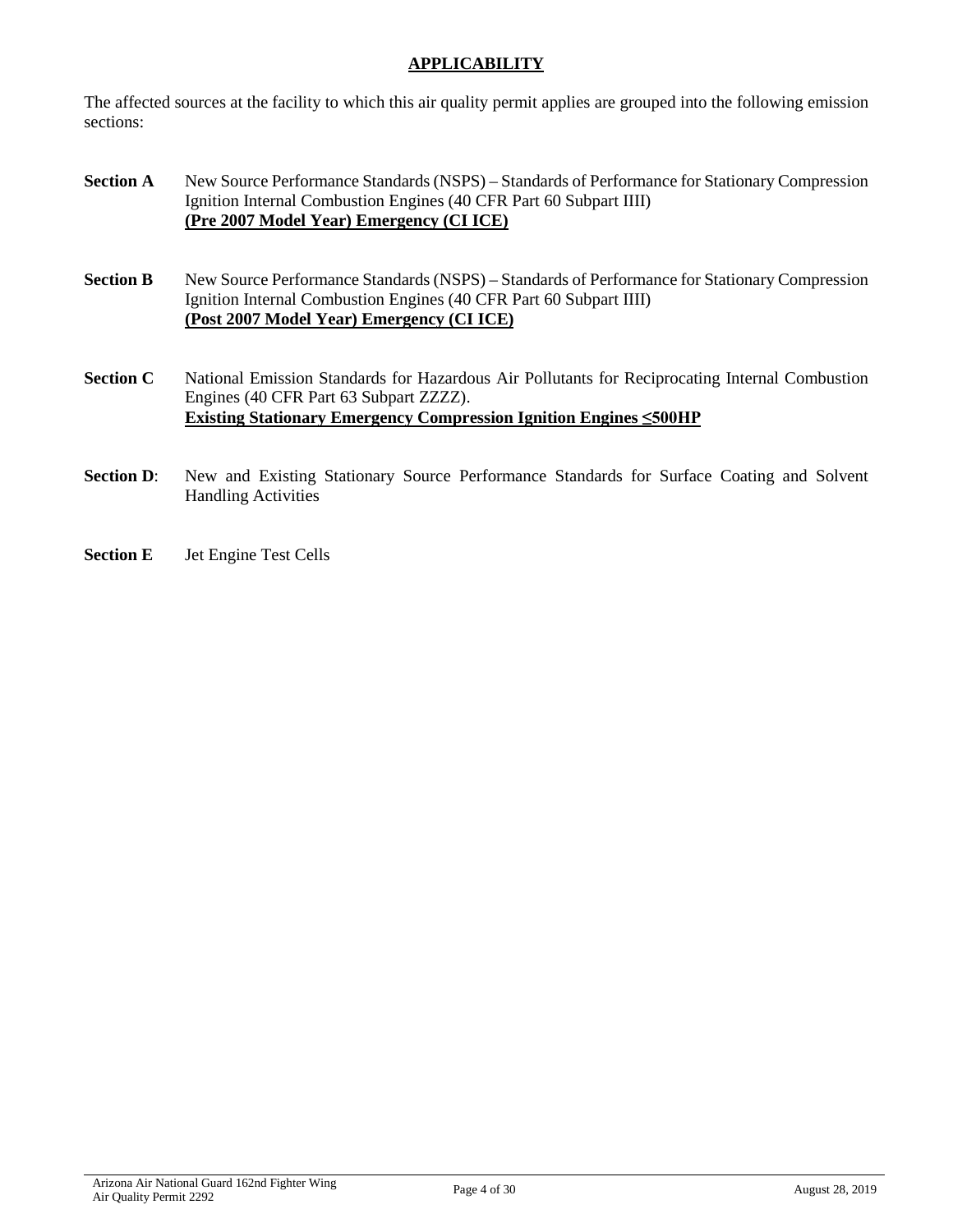## **SECTION A**

# <span id="page-4-0"></span>**New Source Performance Standards (NSPS) (40 CFR Part 60, Subpart IIII)**

# **Pre-2007 Model Year Emergency Compression Ignition Internal Combustion Engines (CI ICE)**

# **All conditions in this Section are federally enforceable unless otherwise indicated.**

# **I. Applicability** [40 CFR 60.4200]

The provisions of this Section apply to:

- 1. Stationary CI ICE with a displacement of less than 30 liters per cylinder. [40 CFR 60.4200(a)(1)(i)]
- 2. Stationary CI ICE that commence construction after July 11, 2005 where the stationary CI ICE are:
	- a. manufactured after April 1, 2006. [40 CFR 60.4200(a)(2)(i)]
	- b. modified or reconstructed after July 11, 2005. [40 CFR 60.4200(a)(3)]

Specifically applicable unit(s) are identified in Table 1, Attachment 2 of this permit.

#### **II. Operational Limitations**

- A. Certified Emission Limits [40 CFR 60.4205(a), 40 CFR 60.423 & Table 1 of Subpart IIII]
	- 1. All subject stationary CI ICE subject to this Section, must be certified by the manufacturer at or below the applicable emission standards identified in Table 2 of this Section and must continue to meet them for the certified emissions life of the engine.
	- 2. Modified or reconstructed CI ICE subject to this Section shall be certified by the entity that conducts the modification or reconstruction (via the appropriate testing according to 40 CFR 60.4212, if appropriate). This certification must state that emissions will be at or below the applicable emission standards and the unit shall continue to meet them for the useful life of the engine.
	- 3. The Permittee must operate and maintain all subject stationary CI ICE according to the manufacturer's written instructions, or procedures developed by the Permittee that are approved by the engine manufacturer, over the entire life of the engine. [40 CFR 60.4206]

Arizona Air National Guard 162nd Fighter Wing Air Quality Permit 2292<br>Air Quality Permit 2292<br>Air Quality Permit 2292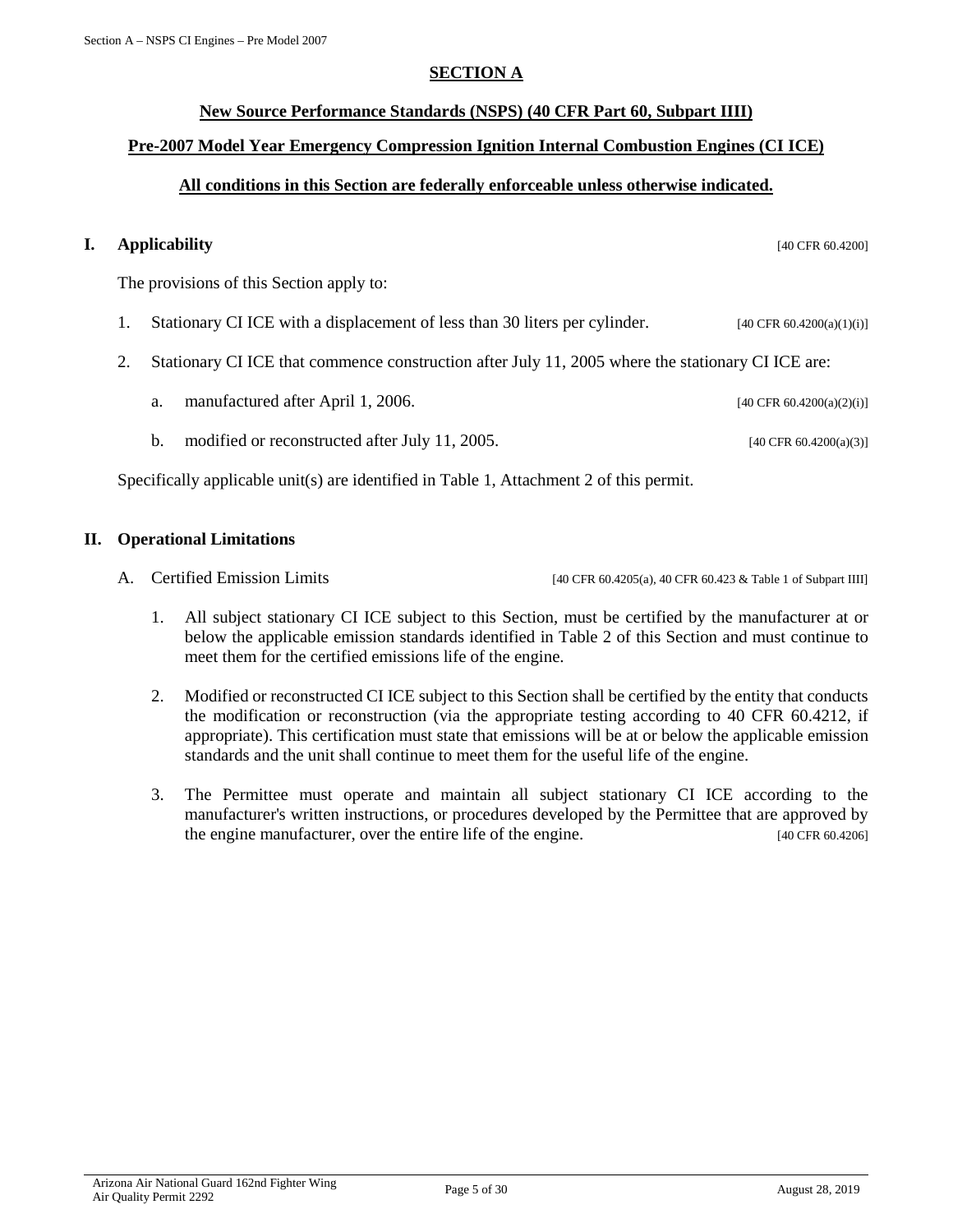# **NSPS EMISSION RATES**

In the interest of foreseeing the potential of additional applicable CI ICE, the large volume and variety of emission limitations contained in and referenced by 40 CFR 60, Subpart IIII are included in the NSPS emission rates Table 1 below. Rather than requiring the Permittee to self-identify applicable standards, he or she is required to obtain a unit certified by the manufacturer to comply with Subpart IIII.

# **Table 2 Emission Limits**

Units Subject to this Section – Model Year 2007 and Later Emergency Units [40 CFR 60.4205(b), 40 CFR 4202(a)(2) and 40 CFR 89.112]

| <b>Rated Power</b>  | <b>Tier</b>       | Model Year <sup>1</sup> | <b>Emission Standard (g/kW-hr)</b> |                          |                          |                |                          |
|---------------------|-------------------|-------------------------|------------------------------------|--------------------------|--------------------------|----------------|--------------------------|
|                     |                   |                         | NO <sub>X</sub>                    | HC                       | $NMHC+NOX$               | CO             | <b>PM</b>                |
| kW < 8              | Tier 1            | 2000                    | $\overline{\phantom{a}}$           | $\overline{a}$           | 10.5                     | 8.0            | 1.0                      |
|                     | Tier <sub>2</sub> | 2005                    | $\overline{\phantom{a}}$           | $\overline{\phantom{a}}$ | 7.5                      | 8.0            | 0.8                      |
| $8 \leq$ kW < 19    | Tier 1            | 2000                    | $\overline{\phantom{a}}$           | $\overline{\phantom{a}}$ | 9.5                      | 6.6            | 0.8                      |
|                     | Tier 2            | 2005                    | $\equiv$                           | $\overline{\phantom{a}}$ | 7.5                      | 6.6            | 0.8                      |
|                     | Tier 1            | 1999                    | $\overline{\phantom{a}}$           | $\bar{\phantom{a}}$      | 9.5                      | 5.5            | 0.8                      |
| $19 \leq$ kW < 37   | Tier <sub>2</sub> | 2004                    | $\qquad \qquad -$                  | $\overline{\phantom{a}}$ | 7.5                      | 5.5            | 0.6                      |
|                     | Tier 1            | 1998                    | 9.2                                | $\overline{\phantom{a}}$ | $\equiv$                 | $\equiv$       | $\overline{\phantom{a}}$ |
| $37 \leq$ kW < 75   | Tier 2            | 2004                    | $\overline{\phantom{0}}$           | $\overline{\phantom{a}}$ | 7.5                      | 5.0            |                          |
|                     | Tier 3            | 2008                    | $\overline{\phantom{a}}$           |                          | 4.7                      | 5.0            | 0.4                      |
|                     | Tier 1            | 1997                    | 9.2                                |                          | $\overline{\phantom{a}}$ | $\overline{a}$ | $\overline{\phantom{a}}$ |
| $75 \leq$ kW < 130  | Tier 2            | 2003                    | $\frac{1}{2}$                      | $\frac{1}{2}$            | 6.6                      | 5.0            | 0.3                      |
|                     | Tier 3            | 2007                    | $\frac{1}{2}$                      | $\overline{\phantom{a}}$ | 4.0                      | 5.0            |                          |
|                     | Tier 1            | 1996                    | 9.2                                | 1.3                      | $\overline{\phantom{a}}$ | 11.4           | 0.54                     |
| $130 \leq$ kW < 225 | Tier <sub>2</sub> | 2003                    | $\overline{\phantom{a}}$           | $\overline{\phantom{a}}$ | 6.6                      | 3.5            |                          |
|                     | Tier <sub>3</sub> | 2006                    | $\overline{\phantom{a}}$           |                          | 4.0                      | 3.5            | 0.2                      |
|                     | Tier 1            | 1996                    | 9.2                                | 1.3                      | $\frac{1}{2}$            | 11.4           | 0.54                     |
| $225 \leq$ kW < 450 | Tier 2            | 2001                    | $\overline{a}$                     | $\blacksquare$           | 6.4                      | 3.5            |                          |
|                     | Tier 3            | 2006                    | $\overline{\phantom{a}}$           | $\overline{\phantom{a}}$ | 4.0                      | 3.5            | 0.2                      |
|                     | Tier 1            | 1996                    | 9.2                                | 1.3                      | $\Box$                   | 11.4           | 0.54                     |
| $450 \leq$ kW < 560 | Tier 2            | 2002                    | $\overline{\phantom{a}}$           |                          | 6.4                      | 3.5            |                          |
|                     | Tier 3            | 2006                    | $\overline{a}$                     | $\overline{\phantom{a}}$ | 4.0                      | 3.5            | 0.2                      |
|                     | Tier 1            | 2000                    | 9.2                                | 1.3                      | $\overline{a}$           | 11.4           | 0.54                     |
| kW > 560            | Tier 2            | 2006                    | $\Box$                             | $\overline{\phantom{a}}$ | 6.4                      | 3.5            | 0.2                      |

<span id="page-5-0"></span><sup>&</sup>lt;sup>1</sup> The model years indicate the model years for which the specified tier of standards take effect.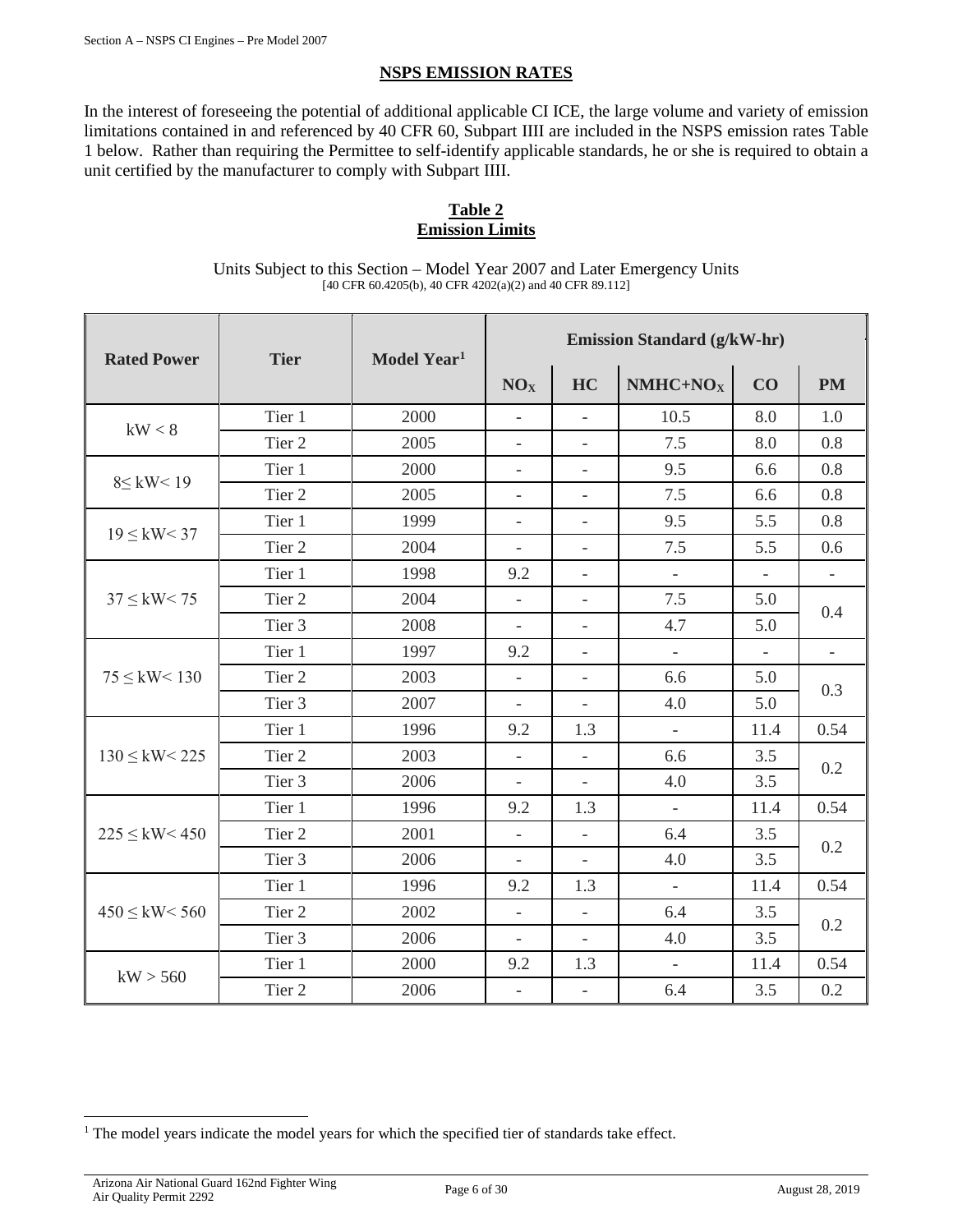- B. Fuel Requirements [40 CFR 60.4207]
	- 1. For stationary diesel fired CI ICE with a displacement of less than 30 liters per cylinder subject to this Section, the Permittee shall use diesel fuel that meets the following requirements on a per-gallon basis for nonroad diesel fuel:  $[40 \text{ CFR } 60.4207 \text{ (b) } \& 40 \text{ CFR } 80.510 \text{ (b)}]$

| а. – | Sulfur content 15 ppm maximum for Non Road diesel fuel. | [40 CFR 80.510(b)(1)(i)]             |
|------|---------------------------------------------------------|--------------------------------------|
|      | b. Cetane index or aromatic content, as follows:        | [40 CFR $80.510(b)(2)$ ]             |
|      | i. A minimum cetane index of 40; or                     | [40 CFR $80.510(b)(2)(i)$ ]          |
|      | ii. A maximum aromatic content of 35 volume percent.    | $[40 \text{ CFR } 80.510(b)(2)(ii)]$ |

- 2. With respect to pre-2011 model year stationary CI ICE subject to this Section, the Permittee may petition the Administrator for approval to use remaining non-compliant fuel that does not meet the fuel requirements of II.B.1 of this Section, beyond the dates required for the purpose of using up existing fuel inventories. If approved, the petition will be valid for a period of up to 6 months. If additional time is needed, the Permittee shall be required to submit a new petition.  $[40 \text{ CFR } 60.4207 \text{ (c)}]$
- C. Installation Restrictions [40 CFR 60.4208]
	- 1. The Permittee may not install stationary CI ICE (excluding fire pump engines) that do not meet the applicable requirements for 2007 model year engines in 40 CFR 60, Subpart IIII, as applicable. [40 CFR 60.4208(a)]
	- 2. After December 31, 2009, the Permittee may not install stationary CI ICE with a maximum engine power of less than 25 HP (excluding fire pump engines) that do not meet the applicable requirements for 2008 model year engines in 40 CFR 60, Subpart IIII, as applicable.

[40 CFR 60.4208(b)]

- 3. The requirements of II.C.1 through 2 of this Section do not apply to stationary CI ICE that have been modified or reconstructed, and do not apply to engines that were removed from one existing location and reinstalled at a new location. This provision does not extend to imported units which shall be treated as new sources.  $[40 \text{ CFR } 60.4208(g) \& (h)]$
- D. Operational Hours (Emergency Designation) [40 CFR 60.4211(e)]

Emergency stationary ICE may be operated for the purpose of maintenance checks and readiness testing, provided that the tests are recommended by Federal, State, or local government, the manufacturer, the vendor, or the insurance company associated with the engine. Maintenance checks and readiness testing of such units is limited to 100 hours per year. There is no time limit on the use of emergency stationary ICE in emergency situations. The Permittee may petition the Control Officer for approval of additional hours to be used for maintenance checks and readiness testing, but a petition is not required if the Permittee maintains records indicating that Federal, State, or local standards require maintenance and testing of emergency ICE beyond 100 hours per year. Any operation other than emergency operation, and maintenance and testing as permitted in this Section, is prohibited.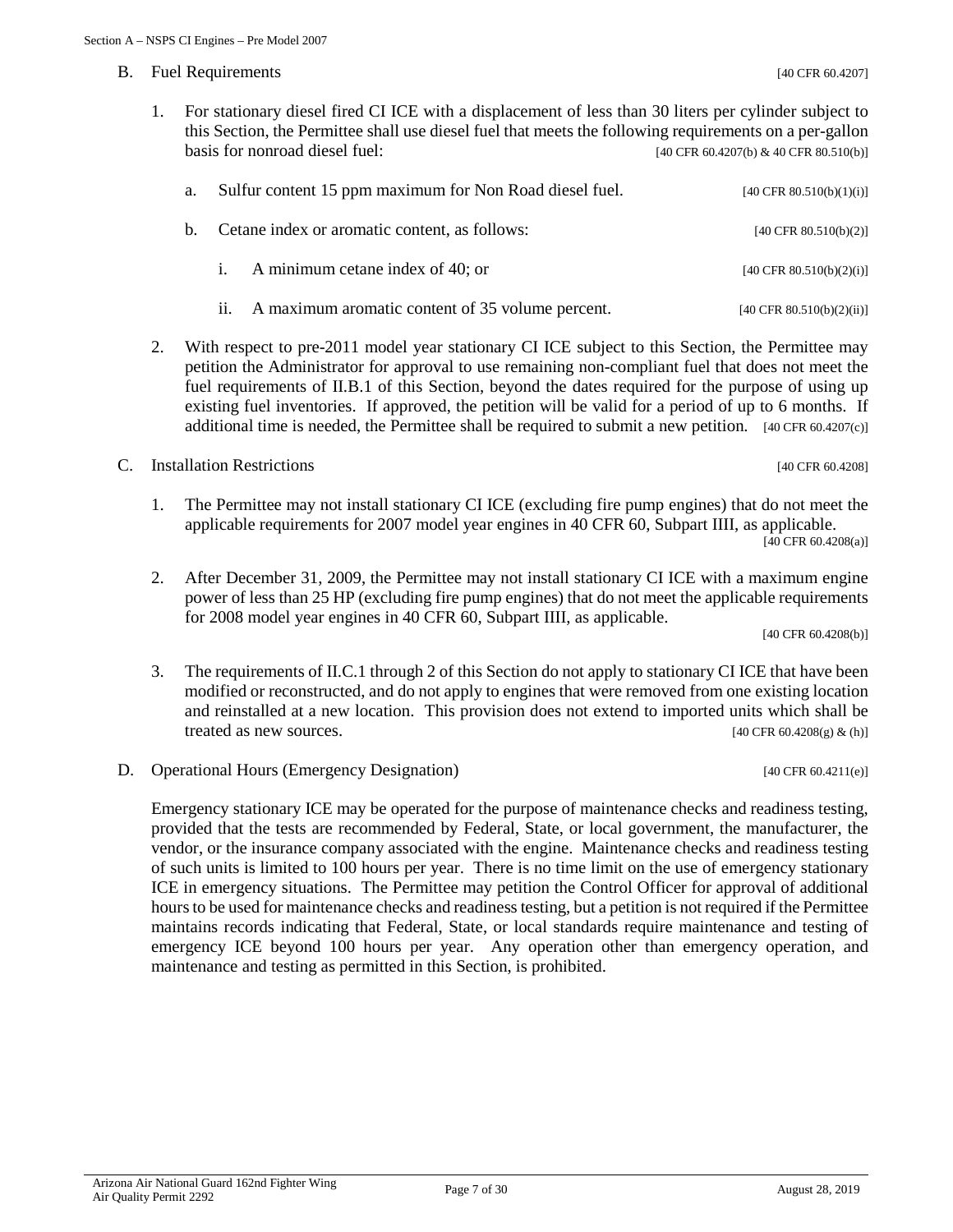The Permittee must operate and maintain the applicable stationary CI ICE and control device according to the manufacturer's written instructions or procedures developed by the Permittee that are approved by the engine manufacturer. In addition, the Permittee may only change those settings that are permitted by the manufacturer. [40 CFR 60.4211(a)]

2. Hour Meter Installation

The Permittee must install a non-resettable hour meter on each applicable stationary CI ICE prior to startup of each engine. [40 CFR 60.4209(a)]

- F. Opacity Requirements
	- 1. The Permittee shall not cause, allow, or permit to be emitted into the atmosphere from any generator, smoke for any period greater than ten consecutive seconds which exceeds 40 percent opacity. Visible emissions when starting cold equipment shall be exempt from this requirement for the first ten minutes. [PCC 17.16.340.E]
	- 2. The Permittee shall not cause or permit the effluent from any generator, to have an average optical density equal to or greater than 60 percent when a cold diesel engine is started or when a diesel engine is accelerated under load as measured in accordance with EPA Method 9. [PCC 17.16.040]

#### **III. Monitoring Requirements**

- A. The Permittee shall conduct a visible emissions check on the exhaust stack of each generator at least quarterly while the generator is operating. For the purposes of this permit, a visible emission check is verification that abnormal emissions are not present at the generator stack. The Permittee shall record the date and time of the check, the name of the person conducting the check, the results of the check, and the type of corrective action taken (if required). All records shall be maintained for five years.
- B. When requested by the Control Officer, the Permittee shall perform EPA Method 9 visible emissions observations on the generator(s) to demonstrate compliance with the opacity standard.

#### **IV. Recordkeeping Requirements**

- A. Compliance Requirements (Applicable to Emission Standards)
	- 1. All subject pre-2007 model year stationary CI ICE that comply with the emission standards specified in II.A of this Section must demonstrate compliance according to one of the methods specified in paragraphs 'a.' through 'e.' of this section: [40 CFR 60.4211(b)]
		- a. Purchasing an engine certified according to 40 CFR part 89 or 40 CFR part 94, as applicable, for the same model year and maximum engine power. The engine must be installed and configured according to the manufacturer's specifications.  $[40 \text{ CFR } 60.4211 \text{ (b)}(1)]$
		- b. Keeping records of performance test results for each pollutant for a test conducted on a similar engine. The test must have been conducted using the same methods specified in 40 CFR  $60.4212$  and these methods must have been followed correctly. [40 CFR 60.4211(b)(2)]

**Opacity** [PCC 17.12.185.A]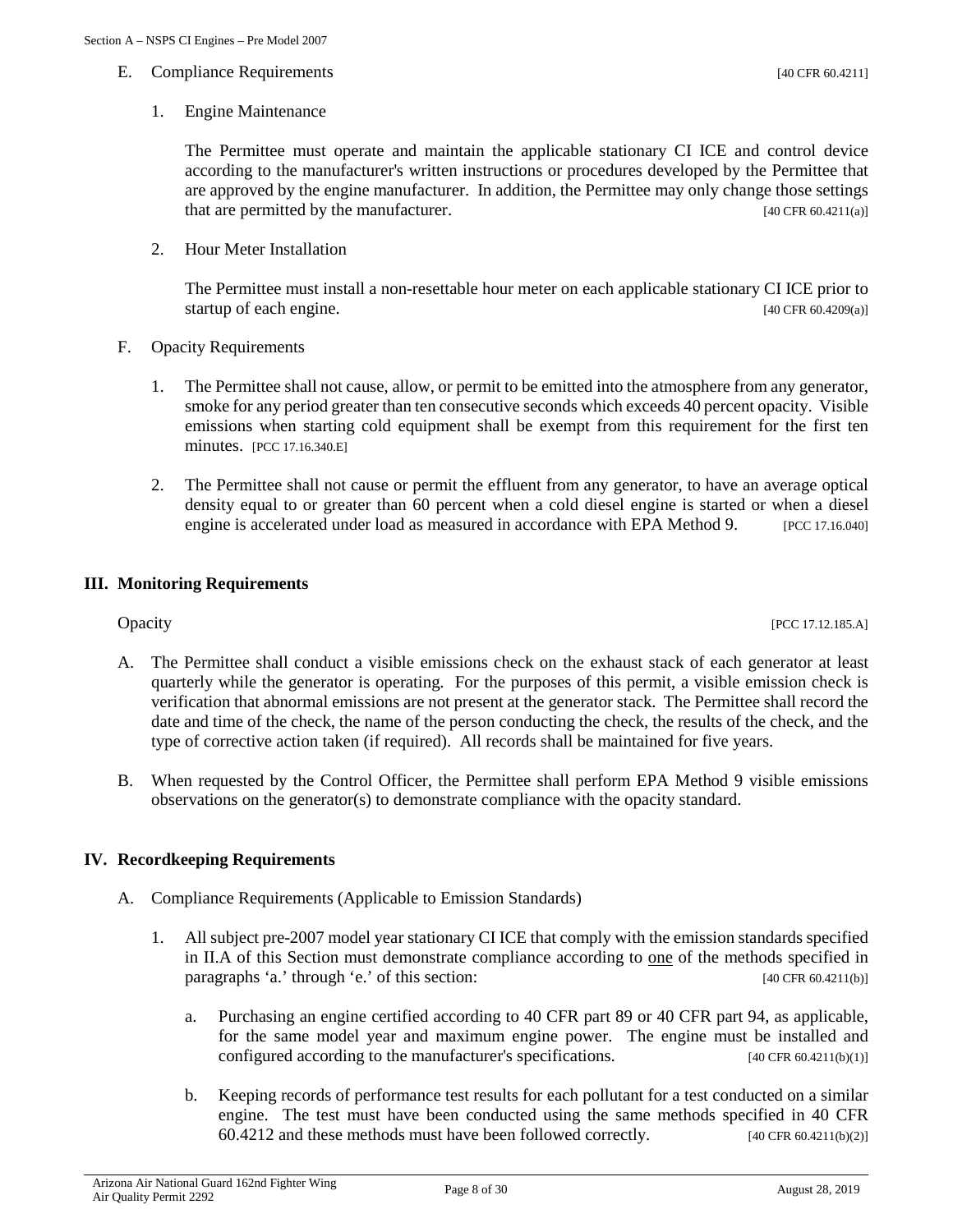- c. Keeping records of engine manufacturer data indicating compliance with the standards. [40 CFR 60.4211(b)(3)]
- d. Keeping records of control device vendor data indicating compliance with the standards. [40 CFR 60.4211(b)(4)]
- e. Conducting an initial performance test to demonstrate compliance with the emission standards according to the requirements specified in 40 CFR  $60.4212$ , as applicable.  $[40 \text{ CFR } 60.4211(b)(5)]$
- 2. All subject 2007 model year and later stationary CI ICE must comply with the emission standards specified in II.A of this Section by demonstrating that the engine is certified to the emission standards in Table A of this Section, for the same model year and maximum engine power. The CI ICE engine must be installed and configured according to the manufacturer's specifications.

[40 CFR 60.4211(c)]

- B. Hourly Operational Records
	- 1. In order to demonstrate compliance with operational hour limitation in II.E of this Section, the Permittee shall record the monthly maintenance checks and readiness testing operating hours for each subject engine. In addition, the Permittee shall recalculate a rolling twelve (12) month total within 30 calendar days of the end of the month. [PCC 17.12.185.A.4]
	- 2. Starting with the model years in Table 4 of this Section, if the emergency engine does not meet the standards identified in Tables 2 of this Section in the applicable model year, the Permittee must keep records of the operation of the engine in emergency and non-emergency service that are recorded through the non-resettable hour meter. The Permittee shall record the time of operation of the engine and the reason the engine was in operation during that time. [40 CFR 60.4214(b)]

| <b>Record keeping Requirements for New Stationary Emergency Engines</b><br>$(40 \text{ CFR } 60, \text{Subpart III}, \text{Table 5})$ |      |  |  |  |
|---------------------------------------------------------------------------------------------------------------------------------------|------|--|--|--|
| <b>Engine Power</b><br><b>Starting model year</b>                                                                                     |      |  |  |  |
| $19 \leq {\rm kW} \leq 56$ (25 $\leq$ HP $\leq$ 75)                                                                                   | 2013 |  |  |  |
| $56 \leq \text{kW} < 130$ $(75 \leq \text{HP} < 175)$                                                                                 | 2012 |  |  |  |
| kW $\ge$ 130 (HP $\ge$ 175)                                                                                                           | 2011 |  |  |  |

# **Table 4 Applicable Model Year**

C. Manufacturer Certifications

The Permittee shall maintain records of manufacturer certifications that identify the applicable emission limits for the appropriate model year and maximum engine power and certify the applicable engines to those standards. [PCC 17.12.185.A.4]

D. Diesel Fuel Recordkeeping

The Permittee shall maintain records that verify compliance with the diesel fuel requirements in II.B of this Section. [PCC 17.12.185.A.4]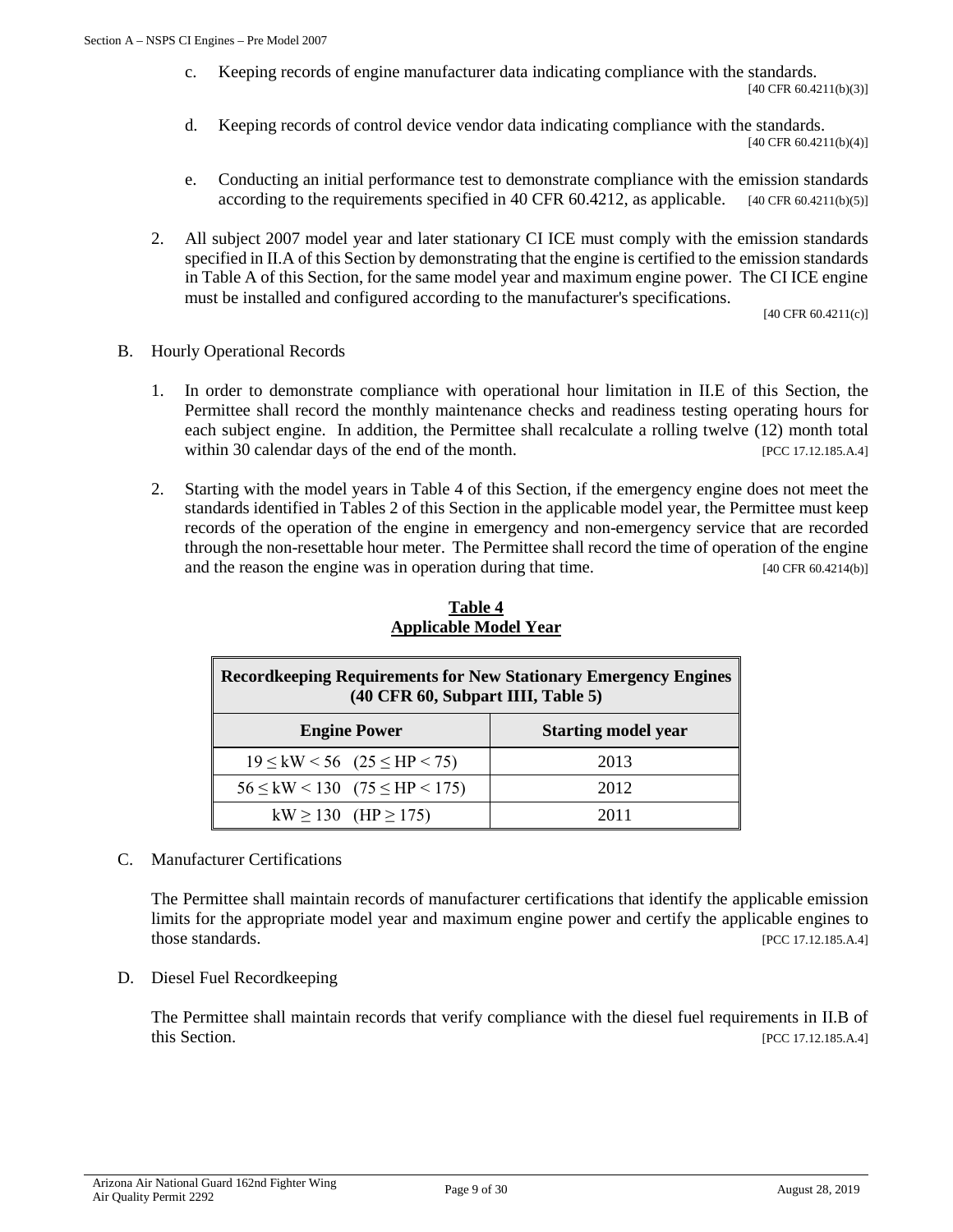E.  $NO<sub>X</sub>$  Emissions

The Permittee shall record the monthly  $NO<sub>X</sub>$  emissions and the 12-month rolling total of  $NO<sub>X</sub>$  emissions from the subject stationary CI ICE in this Section. The 12-month rolling total shall be the sum of the previous twelve calendar months of emissions data and shall be generated no later than 30 calendar days following the end of the month for which the emissions are to be determined. [PCC 17.12.185.A.4]

F. Facility Recordkeeping

All records required by, or generated to verify compliance with this Section shall be maintained for five years. [PCC 17.12.185.A.4]

#### **V. Reporting Requirements**

The Permittee shall report to the Control Officer any emissions in excess of the limits established by this permit according to Additional Permit Requirements of this permit.  $[40 \text{ CFR } 60.4214 \text{ (a)}(1) \& \text{PCC } 17.12.185 \text{ A.5}]$ 

#### **VI. Testing Requirements**

Should the Permittee elect to or be required to conduct performance testing to demonstrate compliance with the applicable standards of this Section, the Permittee shall do so in accordance with 40 CFR 60.4212.

[40 CFR 60.4212 & PCC 17.12.185.A.3.a]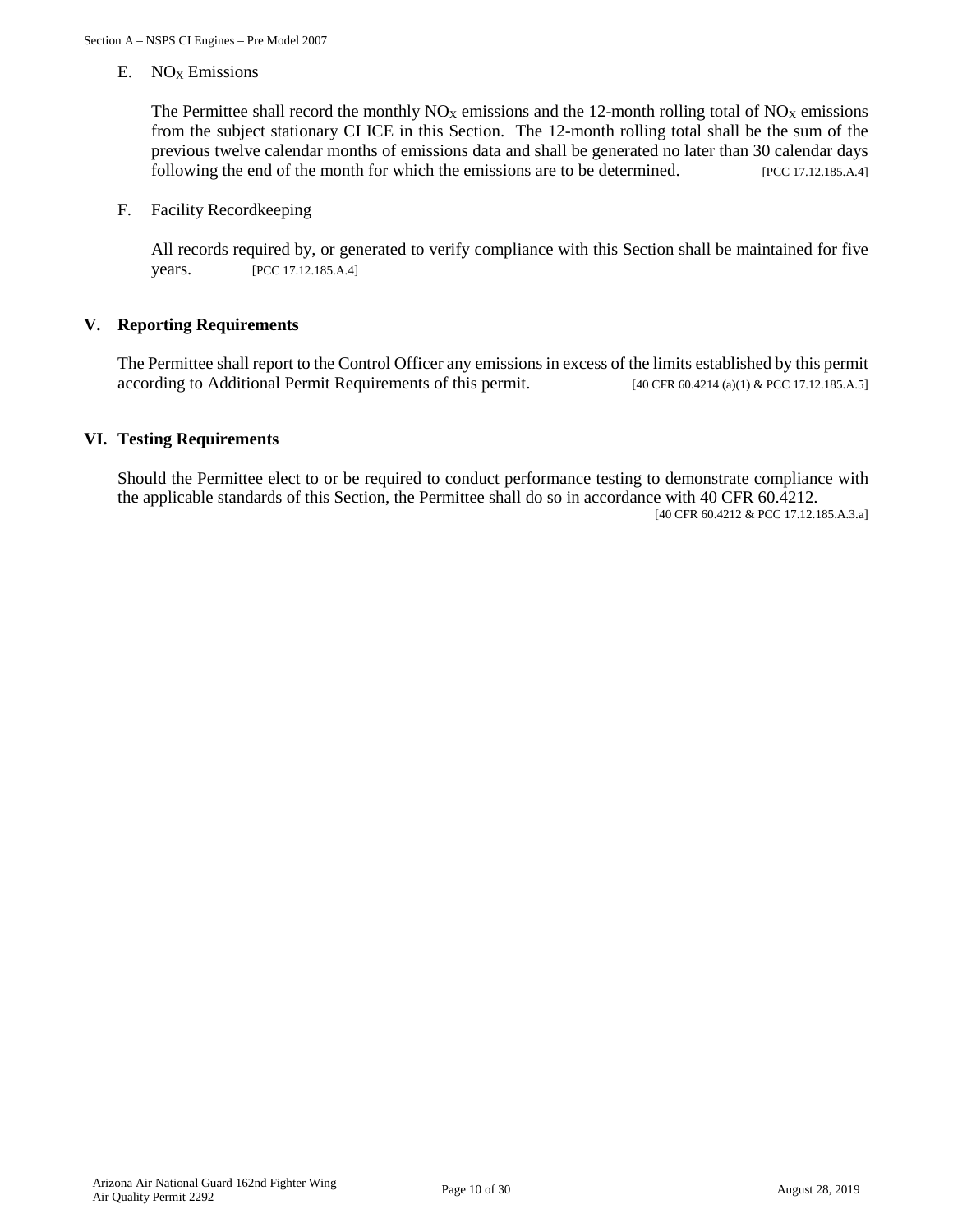# **VII. Additional Requirements**

The General Provisions of 40 CFR 60.1 through 19 apply to applicable sources as indicated in Table 5 of this Section except that the Permittee is not required to submit an initial notification.

[40 CFR 60.4218 & 40 CFR 60.4214(b)]

| <b>General</b><br><b>Provisions</b><br><b>Citation</b> | <b>Subject of citation</b>                                | <b>Applies</b><br>to<br><b>Subpart</b> | <b>Explanation</b>                                                                                                                                    |
|--------------------------------------------------------|-----------------------------------------------------------|----------------------------------------|-------------------------------------------------------------------------------------------------------------------------------------------------------|
| 60.1                                                   | General applicability of the<br><b>General Provisions</b> | Yes                                    |                                                                                                                                                       |
| 60.2                                                   | Definitions                                               | Yes                                    | Additional terms defined in § 60.4219.                                                                                                                |
| 60.3                                                   | Units and abbreviations                                   | Yes                                    |                                                                                                                                                       |
| 60.4                                                   | Address                                                   | Yes                                    |                                                                                                                                                       |
| 60.5                                                   | Determination of construction<br>or modification          | Yes                                    |                                                                                                                                                       |
| 60.6                                                   | Review of plans                                           | Yes                                    |                                                                                                                                                       |
| 60.7                                                   | Notification and<br>Recordkeeping                         | Yes                                    | Except that $\S$ 60.7 only applies as specified in $\S$<br>$60.4214(a)$ .                                                                             |
| 60.8                                                   | Performance tests                                         | Yes                                    | Except that § 60.8 only applies to stationary CI ICE with<br>a displacement of $(\geq 30)$ liters per cylinder and engines that<br>are not certified. |
| 60.9                                                   | Availability of information                               | Yes                                    |                                                                                                                                                       |
| 60.10                                                  | <b>State Authority</b>                                    | Yes                                    |                                                                                                                                                       |
| 60.11                                                  | Compliance with standards<br>and maintenance requirements | No                                     | Requirements are specified in subpart IIII.                                                                                                           |
| 60.12                                                  | Circumvention                                             | Yes                                    |                                                                                                                                                       |
| 60.13                                                  | Monitoring requirements                                   | Yes                                    | Except that $\S 60.13$ only applies to stationary CI ICE with<br>a displacement of $(\geq 30)$ liters per cylinder.                                   |
| 60.14                                                  | Modification                                              | Yes                                    |                                                                                                                                                       |
| 60.15                                                  | Reconstruction                                            | Yes                                    |                                                                                                                                                       |
| 60.16                                                  | Priority list                                             | Yes                                    |                                                                                                                                                       |
| 60.17                                                  | Incorporations by reference                               | Yes                                    |                                                                                                                                                       |
| 60.18                                                  | General control device<br>requirements                    | N <sub>o</sub>                         |                                                                                                                                                       |
| 60.19                                                  | General notification and<br>reporting requirements        | Yes                                    |                                                                                                                                                       |

|                                                       | Table 5 |  |
|-------------------------------------------------------|---------|--|
| <b>General Provisions (Subpart A, 40 CFR Part 60)</b> |         |  |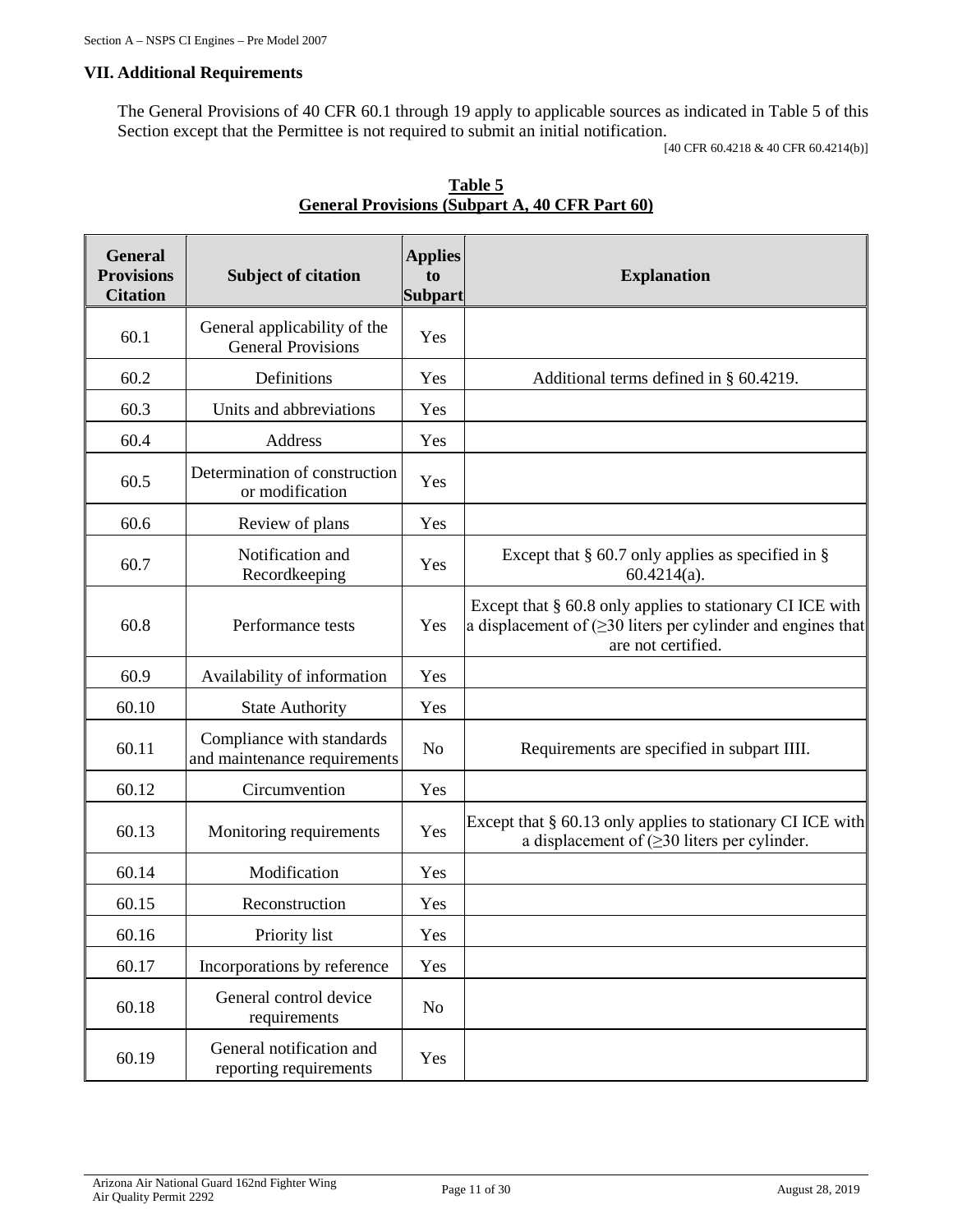## **SECTION B**

#### **New Source Performance Standards (NSPS) (40 CFR Part 60, Subpart IIII)**

#### <span id="page-11-0"></span>**Post-Model Year 2007 Emergency Compression Ignition Internal Combustion Engines (CI ICE)**

# **All conditions in this Section are federally enforceable unless otherwise indicated.**

# **I. APPLICABILITY**

The provisions of this Section apply to emergency stationary compression ignition engines (CI ICE) and are model year 2007 or later. Specifically applicable unit(s) are identified in Table 2, Attachment 2 of this permit.  $[40 \text{ CFR } 60.4200(a)(1)(i)]$ 

# **II. OPERATIONAL LIMITATIONS**

A. Emission Standards

All subject stationary CI ICE identified in Table 2 of Attachment 2, must comply with the emission standards identified in Table 6 of this Section, for all pollutants, for the same model year and maximum engine power. [40 CFR 60.4203, 40 CFR 60.4202(a), 40 CFR 60.4205(a) and (b), PCC 17.12.185.A.2]

- 1. New CI ICE subject to this Attachment shall be certified by the manufacturer at or below the applicable emission standards and shall continue to meet them for the useful life of the engine.
- 2. Modified or reconstructed CI ICE subject to this Attachment shall be certified by the entity that conducts the modification or reconstruction (via the appropriate testing according to 40 CFR 60.4212, if appropriate). This certification shall state that emissions will be at or below the applicable emission standards and the unit shall continue to meet them for the useful life of the engine.
- 3. Applicable useful life of the engine is identified in Table 7 of this Section. [40 CFR 60.1039.101(g)]
- 4. The Permittee must operate and maintain applicable units according to the manufacturer's written instructions or procedures developed by the Permittee that are approved by the engine manufacturer, over the entire life of the engine. [40 CFR 60.4206]

| Emission Standards based on Model Year per 40 CFR 89.112 (Table 1), and<br>40 CFR 60 Subpart IIII (Tables $1 \& 2$ )<br>$[g/kW-hr(g/hp-hr)]$ |                                                                                       |           |  |  |          |            |  |
|----------------------------------------------------------------------------------------------------------------------------------------------|---------------------------------------------------------------------------------------|-----------|--|--|----------|------------|--|
| <b>Maximum</b> engine<br>power                                                                                                               | $NOX + NMHC$<br><b>HC</b><br>CO<br><b>PM</b><br><b>Model years</b><br>NO <sub>X</sub> |           |  |  |          |            |  |
|                                                                                                                                              | Pre-2007                                                                              | 10.5(7.8) |  |  | 8.0(6.0) | 1.0(0.75)  |  |
| $kW < 8$ (<11 hp)                                                                                                                            | 2007                                                                                  | 10.5      |  |  | 8.0      | 1.0        |  |
|                                                                                                                                              | 2008 and later                                                                        | 7.5(5.6)  |  |  | 8.0(6.0) | 0.40(0.30) |  |
| $8 \leq$ kW $< 19$<br>$(11 \le hp < 25)$                                                                                                     | Pre-2007                                                                              | 9.5(7.1)  |  |  | 6.6(4.9) | 0.80(0.60) |  |
|                                                                                                                                              | 2007                                                                                  | 7.5       |  |  | 6.6      | 0.80       |  |
|                                                                                                                                              | 2008 and later                                                                        | 7.5(5.6)  |  |  | 6.6(4.9) | 0.40(0.30) |  |

#### **Table 6 Applicable Emission Standards**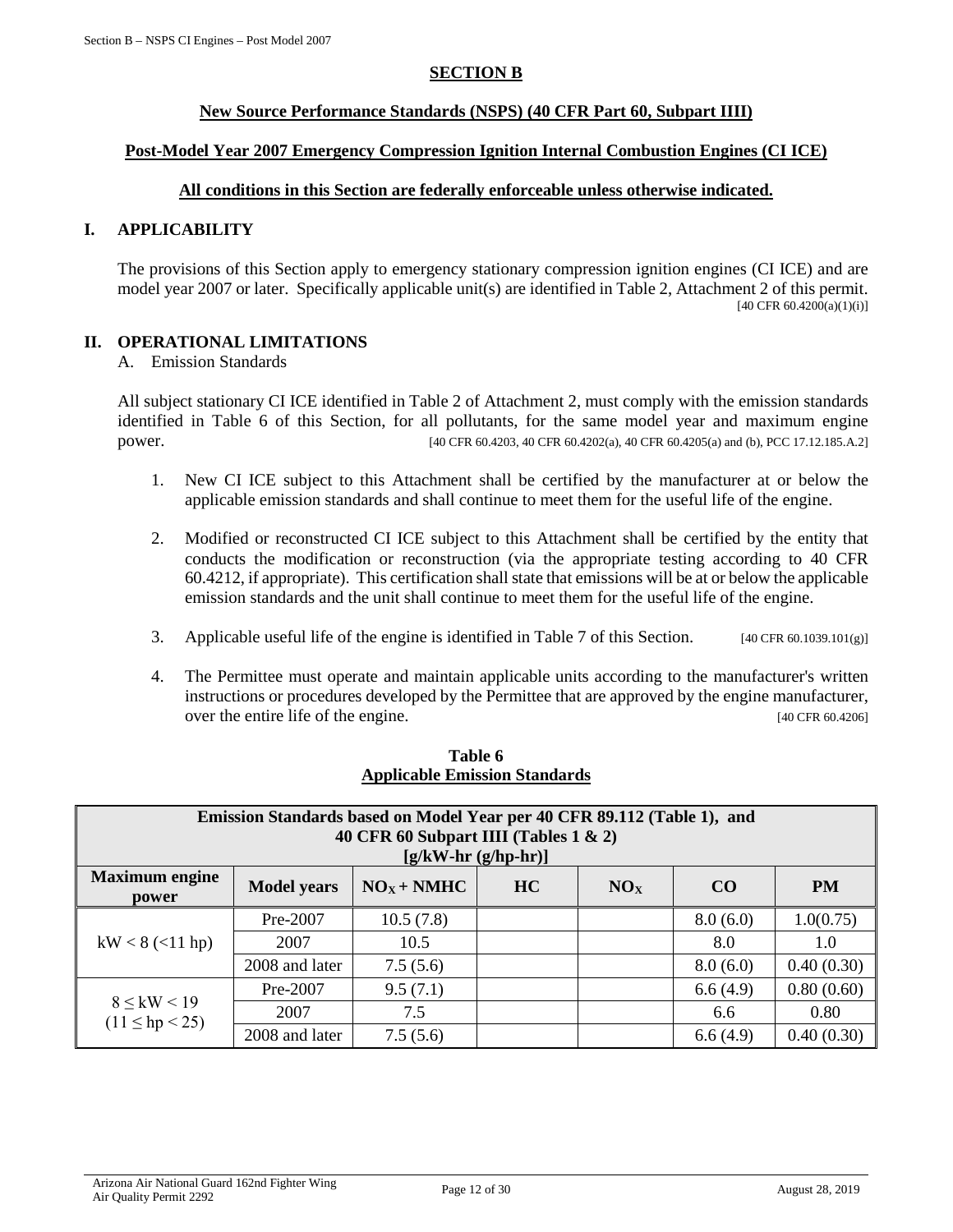| Emission Standards based on Model Year per 40 CFR 89.112 (Table 1), and<br>40 CFR 60 Subpart IIII (Tables $1 \& 2$ )<br>$[g/kW-hr(g/hp-hr)]$ |                                                                                      |          |          |          |           |            |  |  |  |
|----------------------------------------------------------------------------------------------------------------------------------------------|--------------------------------------------------------------------------------------|----------|----------|----------|-----------|------------|--|--|--|
| <b>Maximum</b> engine<br>power                                                                                                               | $NOX + NMHC$<br><b>PM</b><br><b>Model years</b><br>HC<br>NO <sub>x</sub><br>$\bf CO$ |          |          |          |           |            |  |  |  |
|                                                                                                                                              | Pre-2007                                                                             | 9.5(7.1) |          |          | 5.5(4.1)  | 0.80(0.60) |  |  |  |
| 19 \ kW < 37<br>$(25 \le hp < 50)$                                                                                                           | 2007                                                                                 | 7.5      |          |          | 5.5       | 0.60       |  |  |  |
|                                                                                                                                              | 2008 and later                                                                       | 7.5(5.6) |          |          | 5.5(4.1)  | 0.30(0.22) |  |  |  |
|                                                                                                                                              | $Pre-2007$                                                                           |          |          | 9.2(6.9) |           |            |  |  |  |
| $37 \leq$ kW $\leq 75$<br>$(50 \le hp < 100)$                                                                                                | 2007                                                                                 | 7.5      |          |          | 5.0       | 0.40       |  |  |  |
|                                                                                                                                              | 2008 and later                                                                       | 4.7      |          |          | 5.0       | 0.40       |  |  |  |
|                                                                                                                                              | Pre-2007                                                                             |          |          | 9.2(6.9) |           |            |  |  |  |
| $(100 \le hp < 175)$                                                                                                                         | 2007 and later                                                                       | 4.0      |          |          | 5.0       | 0.30       |  |  |  |
| $130 \leq$ kW $\leq 560$                                                                                                                     | Pre- $2007$                                                                          |          | 1.3(1.0) | 9.2(6.9) | 11.4(8.5) | 0.54(0.40) |  |  |  |
| $(175 \le hp \le 750)$                                                                                                                       | 2007 and later                                                                       | 4.0      |          |          | 3.5       | 0.20       |  |  |  |
| kW > 560                                                                                                                                     | Pre-2007                                                                             |          | 1.3(1.0) | 9.2(6.9) | 11.4(8.5) | 0.54(0.40) |  |  |  |
| $($ >750 hp)                                                                                                                                 | 2007 and later                                                                       | 6.4      |          |          | 3.5       | 0.20       |  |  |  |

# **Table 6 Applicable Emission Standards (continued)**

| Emission Standards based on Model Year per 40 CFR 89.112 (Table 1), and<br>40 CFR 60 Subpart IIII (Table 4) Emission Standards for Fire Pump Engines<br>$[g/kW-hr(g/hp-hr)]$ |                                                       |          |          |            |  |  |
|------------------------------------------------------------------------------------------------------------------------------------------------------------------------------|-------------------------------------------------------|----------|----------|------------|--|--|
| <b>Maximum</b> engine<br>power                                                                                                                                               | $NMHC + NOX$<br><b>Model years</b><br><b>PM</b><br>CO |          |          |            |  |  |
| 225 \sigma_kW < 450<br>$(300 \le hp \le 600)$                                                                                                                                | 2009 and later                                        | 4.0(3.0) | 3.5(2.6) | 0.20(0.15) |  |  |

**Table 7 Useful Life Values [ref: Table 4 of 40 CFR 60.1039.101(g)]**

| If your engine is<br>certified as           | And its<br>maximum power is | And its<br>rated speed is | <b>Then its</b><br>useful life is                     |
|---------------------------------------------|-----------------------------|---------------------------|-------------------------------------------------------|
| Variable speed or<br>(i)<br>constant speed. | kW < 19                     | Any Speed                 | 3,000 hours or five years,<br>whichever comes first.  |
| Constant speed.<br>(ii)                     | $19 \leq$ kW <37            | 3,000 rpm or higher       | 3,000 hours or five years,<br>whichever comes first.  |
| (iii) Constant speed.                       | $19 \leq$ kW <37            | Less than $3,000$ rpm     | 5,000 hours or seven years,<br>whichever comes first. |
| (iv) Variable speed.                        | $19 \leq$ kW <37            | Any Speed                 | 5,000 hours or seven years,<br>whichever comes first. |
| Variable speed or<br>(v)<br>constant speed. | kW $\geq$ 37                | Any speed                 | 8,000 hours or ten years,<br>whichever comes first.   |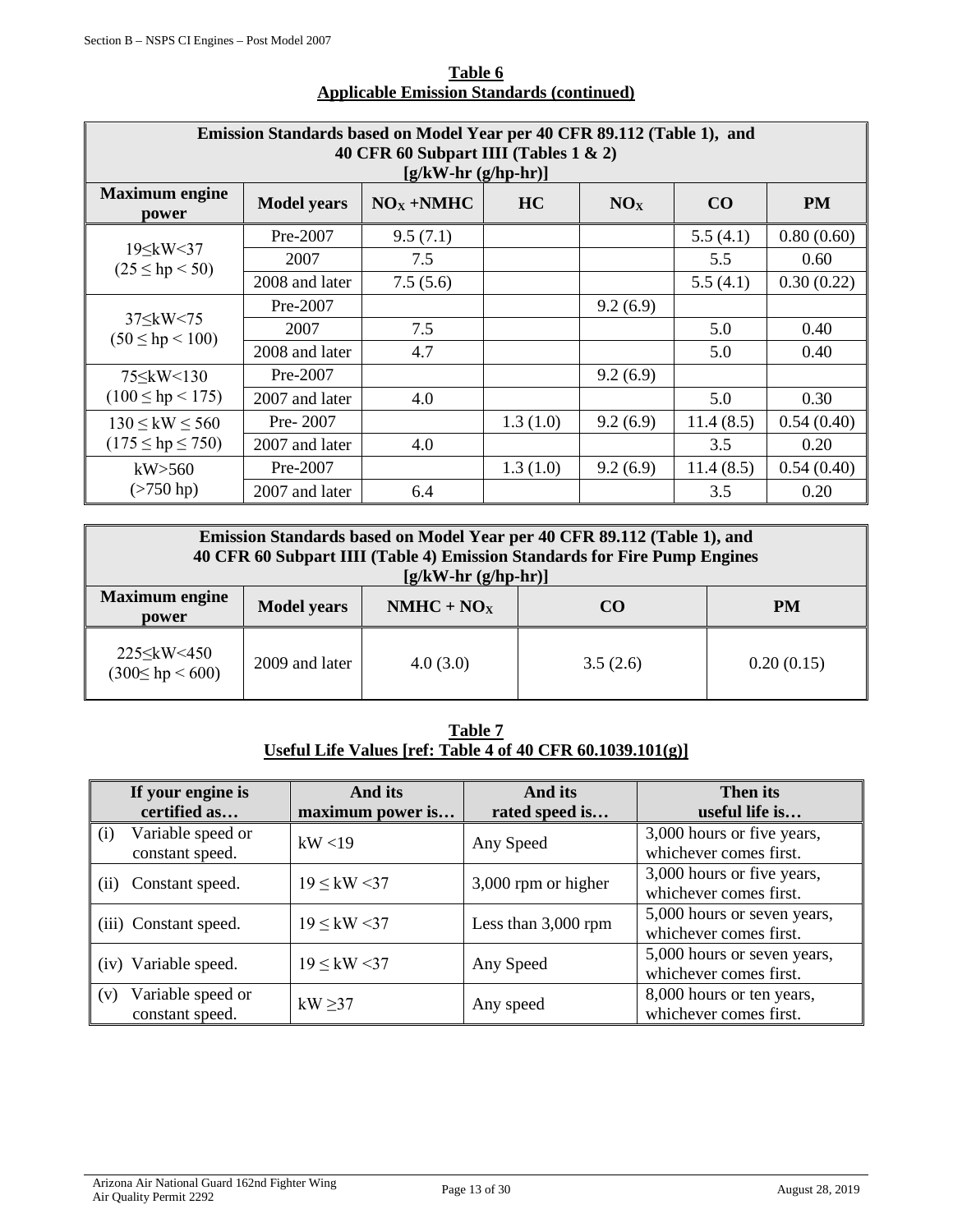B. Opacity Standards

Except for constant-speed engines, opacity shall not exceed:

[40 CFR 60.4202(a)(1) & (a)(2), 40 CFR 89.113 & 40 CFR 1039.105]

- a. 20 percent during the acceleration mode;
- b. 15 percent during the lugging mode; and
- c. 50 percent during the peaks in either the acceleration or lugging modes.
- C. Fuel Requirements

Beginning October 1, 2010, stationary CI ICE subject to this Section that use diesel fuel must use diesel fuel that meets the following requirements on a per-gallon basis: [40 CFR 60.4207(b) & 80.510(b)]

- a. Sulfur content: 15 ppm maximum;
- b. Cetane index or aromatic content, as follows:
	- i. A minimum cetane index of 40; or
	- ii. A maximum aromatic content of 35 volume percent.
- D. Installation Restrictions
	- 1. After December 31, 2008, the Permittee may not install stationary CI ICE (excluding fire pump engines) that do not meet the applicable requirements for 2007 model year engines in 40 CFR 60, Subpart IIII, as applicable. [40 CFR 60.4208(a)]
	- 2. After December 31, 2009, the Permittee may not install stationary CI ICE with a maximum engine power of less than 25 HP (excluding fire pump engines) that do not meet the applicable requirements for 2008 model year engines in 40 CFR 60, Subpart IIII, as applicable.  $[40 \text{ CFR } 60.4208(b)]$
	- 3. The requirements of II.D.1 and 2 of this Section do not apply to stationary CI ICE that have been modified or reconstructed, and do not apply to engines that were removed from one existing location and reinstalled at a new location. This provision does not extend to imported units which shall be treated as new sources.  $[40 \text{ CFR } 60.4208(g) \& (h)]$
- E. Emergency Designation [40 CFR 60.4211(e)]

Emergency stationary CI ICE may be operated for the purpose of maintenance checks and readiness testing, provided that the tests are recommended by Federal, State, or local government, the manufacturer, the vendor, or the insurance company associated with the engine. Maintenance checks and readiness testing of such units is limited to 100 hours per year. There is no time limit on the use of emergency stationary ICE in emergency situations. The Permittee may petition the Control Officer for approval of additional hours to be used for maintenance checks and readiness testing, but a petition is not required if the Permittee maintains records indicating that Federal, State, or local standards require maintenance and testing of emergency ICE beyond 100 hours per year. Any operation other than emergency operation, and maintenance and testing as permitted in this Section, is prohibited.

F. Compliance  $[40 \text{ CFR } 60.4211]$ 

1. The Permittee must operate and maintain the applicable stationary CI ICE according to the manufacturer's written instructions or procedures developed by the Permittee that are approved by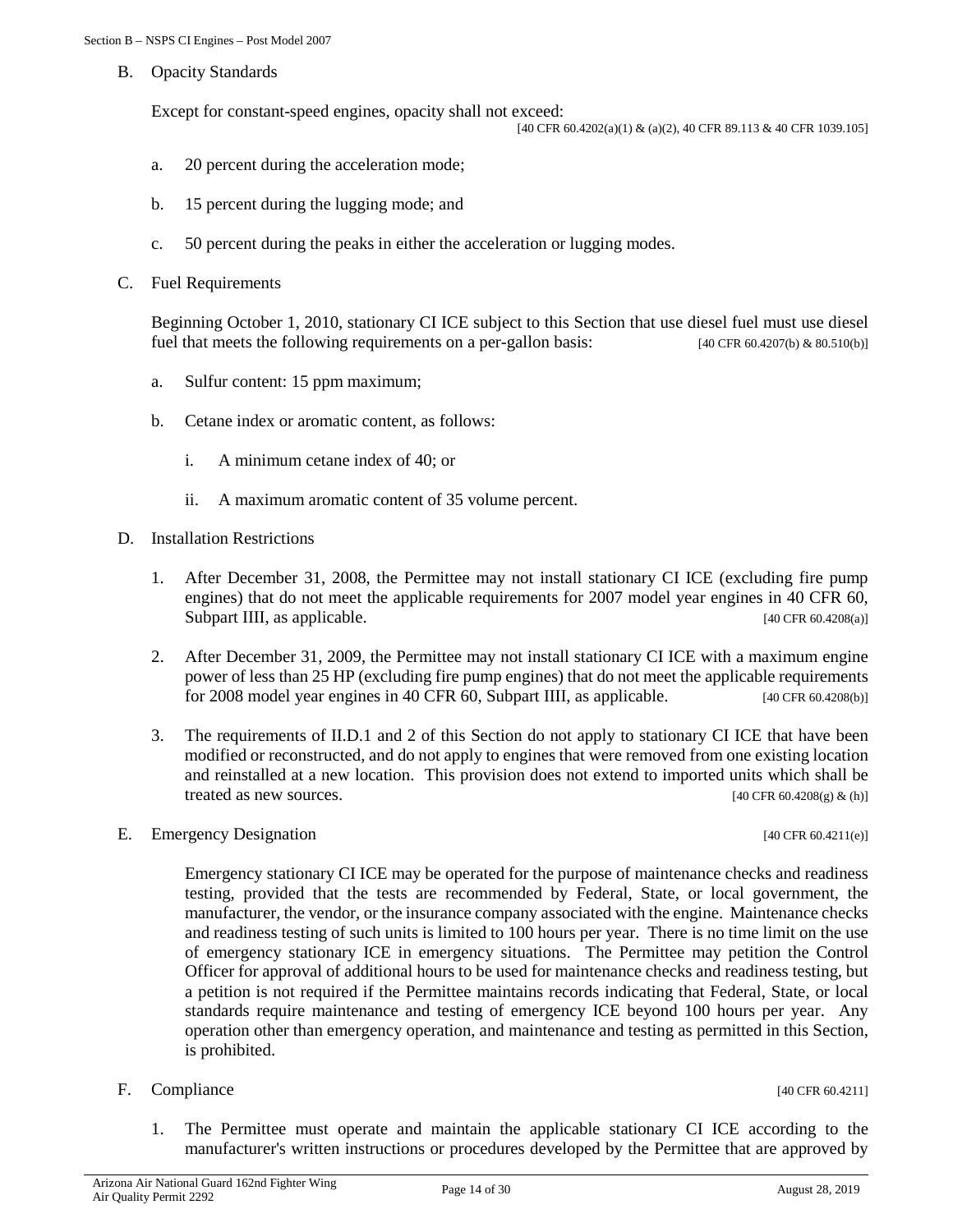the engine manufacturer. In addition, the Permittee may only change those settings that are permitted by the manufacturer. [40 CFR 60.4211(a)]

2. The Permittee shall demonstrate compliance with the emission standards specified in II.A of this Section by purchasing an engine certified to those standards. The engine must be installed and configured according to the manufacturer's specifications. [40 CFR 60.4211(c)]

# **III. Monitoring Requirements** [40 CFR 60.4209(a)]

- A. The Permittee shall install a non-resettable hour meter on each applicable stationary CI ICE prior to startup of each engine.
- B. Opacity [PCC 17.12.185.A]
	- 1. The Permittee shall conduct a visible emissions check on the exhaust stack of each generator and fire pump engine at least quarterly while the generator or fire pump engine are operating. For the purposes of this permit, a visible emission check is verification that abnormal emissions are not present at the generator stack. The Permittee shall record the date and time of the check, the name of the person conducting the check, the results of the check, and the type of corrective action taken (if required). All records shall be maintained for five years.
	- 2. When requested by the Control Officer, the Permittee shall perform EPA Method 9 visible emissions observations on the generator(s) and fire pump engine to demonstrate compliance with the opacity standard.

# **IV. Recordkeeping Requirements IV. Recordkeeping Requirements**

A. Operational Hours [40 CFR 60.4214(b)]

Starting with the model years in the following table, if the applicable engine(s) does not meet the standards for a non-emergency unit for the same model year and maximum horsepower, the Permittee shall keep records of the operation of the engine in emergency and non-emergency service that are recorded through the non-resettable hour meter. The Permittee shall also record the time of operation of the engine and the reason the engine was in operation during that time. All records shall be maintained for five years.

| <b>B.</b> | Diesel Fuel |
|-----------|-------------|
|           |             |

The Permittee shall maintain records that verify compliance with the diesel fuel requirements in II.C of this Section.

C. Opacity

The Permittee shall keep all records generated to show compliance with the opacity level measurement requirements of III.B of this Section.

**Engine Power Starting Model Year**  $25 <$  HP  $< 75$  2013  $75 <$  HP <175 2012  $HP > 175$  2011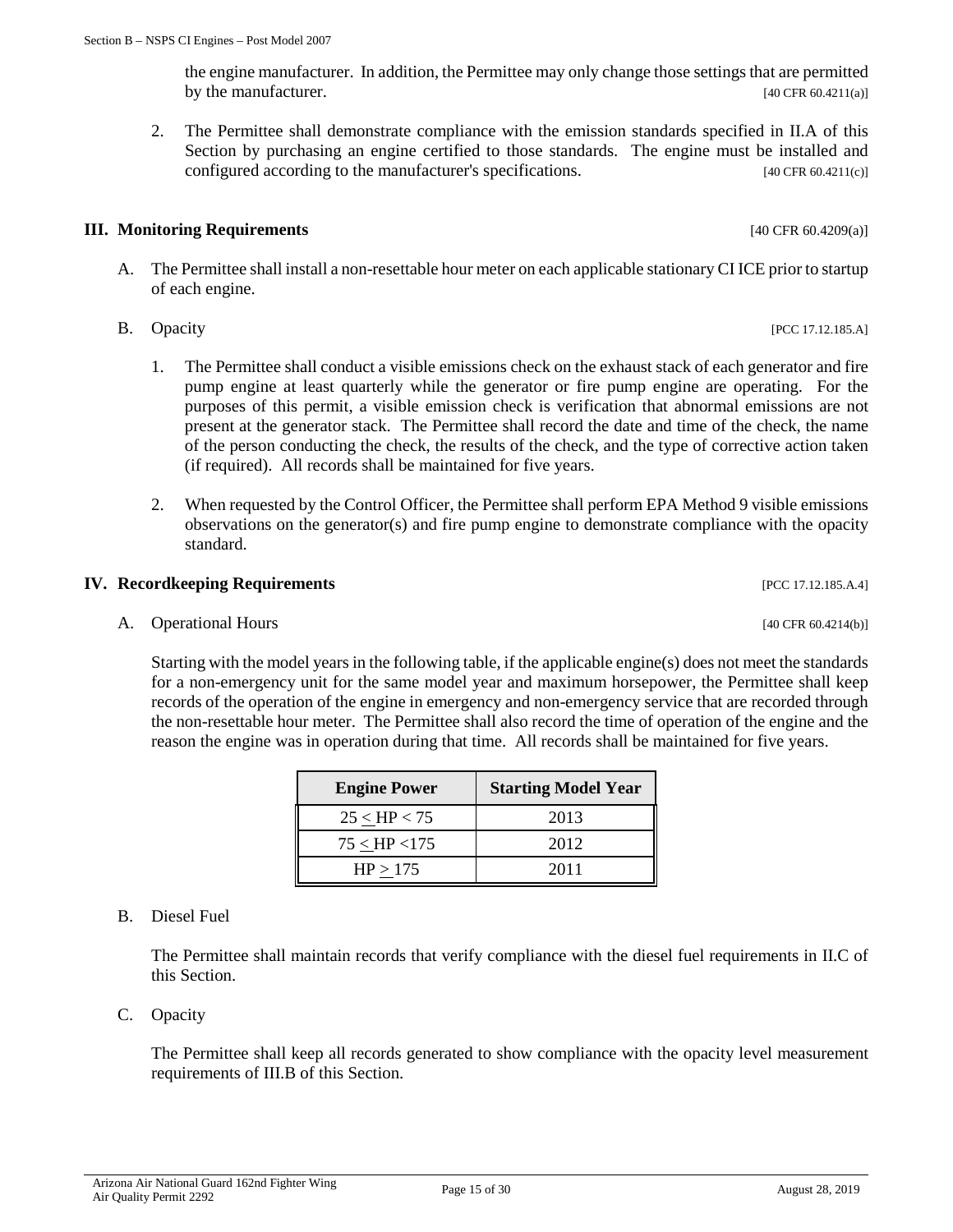#### D. Compliance Verification [PCC 17.12.185.A.4]

All records required by, or generated to verify compliance with this attachment shall be maintained for five years.

#### **V. Testing Requirements** [40 CFR 60.4212 & PCC 17.12.185.A.3.a]

Should the Permittee elect to or be required to conduct performance testing to demonstrate compliance with the applicable standards of this Section, the Permittee shall do so in accordance with 40 CFR 60.4212.

#### **VI. Additional Requirements** [40 CFR 60.4218 & 40 CFR 60.4214(b)]

The General Provisions of 40 CFR 60.1 through 19 apply to applicable sources as indicated in Table 8 of 40 CFR Subpart IIII except that the Permittee is not required to submit an initial notification.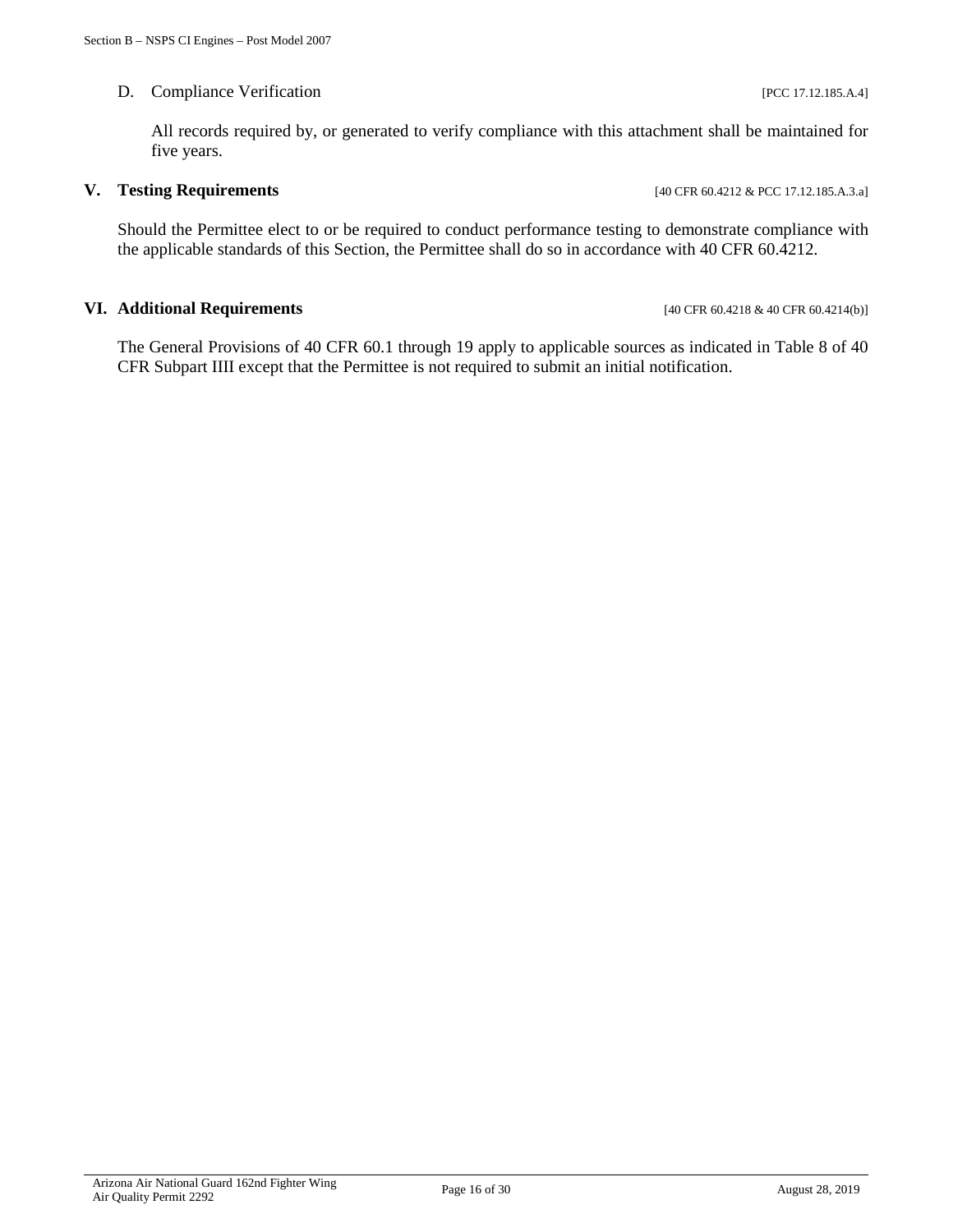# **SECTION C**

#### <span id="page-16-0"></span>**National Emission Standards for Hazardous Air Pollutants (NESHAP) for Reciprocating Internal Combustion Engines 'RICE' (40 CFR Part 63, Subpart ZZZZ)**

#### **I. Applicability**

- A. The provisions of this Section apply to stationary reciprocating internal combustion engines (RICE) at an area source of HAP emissions. [40 CFR 63.6585(c)]
- B. For stationary RICE located at an area source of HAP emissions, a stationary RICE is existing if you commenced construction or reconstruction of the stationary RICE before June 12, 2006.

[40 CFR 63.6590(a)(1)(iii)]

- C. The Permittee must comply with the applicable emission limitations and operating limitations identified in this Section no later than May 3, 2013. [40 CFR 63.6595(a)(1)]
- D. The Permittee must comply with the requirements in Table 2d and the operating limitations in Table 1b and Table 2b of Subpart ZZZZ for the existing stationary RICE located at an area source of HAP emissions. [40 CFR 63.6603(a)]

# **II. Emission Limitations and Standards**

- A. The Permittee must comply with the following requirements, except during periods of startup: [40 CFR 63.6603 and Table 2d to Subpart ZZZZ of Part 63]
	- 1. Change oil and filter every 500 hours of operation or annually, whichever comes first; [4.a of Table 2d to Subpart ZZZZ of Part 63]
	- 2. Inspect air cleaner every 1,000 hours of operation or annually, whichever comes first; [4.b of Table 2d to Subpart ZZZZ of Part 63]
	- 3. Inspect all hoses and belts every 500 hours of operation or annually, whichever comes first, and replace as necessary. [4.c of Table 2d to Subpart ZZZZ of Part 63]
- B. The Permittee has the option of utilizing an oil analysis program as described in IV.D of this Section in order to extend the specified oil change requirement in II.A.1 of this Section.

[Footnote 1, Table 2d to Subpart ZZZZ of Part 63 and 40 CFR 63.6625(i)]

C. If an emergency engine is operating during an emergency and it is not possible to shut down the engine in order to perform the management practice requirements on the schedule required in II.A.1 of this Section, or if performing the management practice on the required schedule would otherwise pose an unacceptable risk under Federal, State, or local law, the management practice can be delayed until the emergency is over or the unacceptable risk under Federal, State, or local law has abated. The management practice should be performed as soon as practicable after the emergency has ended or the unacceptable risk under Federal, State, or local law has abated. Sources must report any failure to perform the management practice on the schedule required and the Federal, State or local law under which the risk was deemed unacceptable. [Footnote 2, Table 2d to Subpart ZZZZ of Part 63]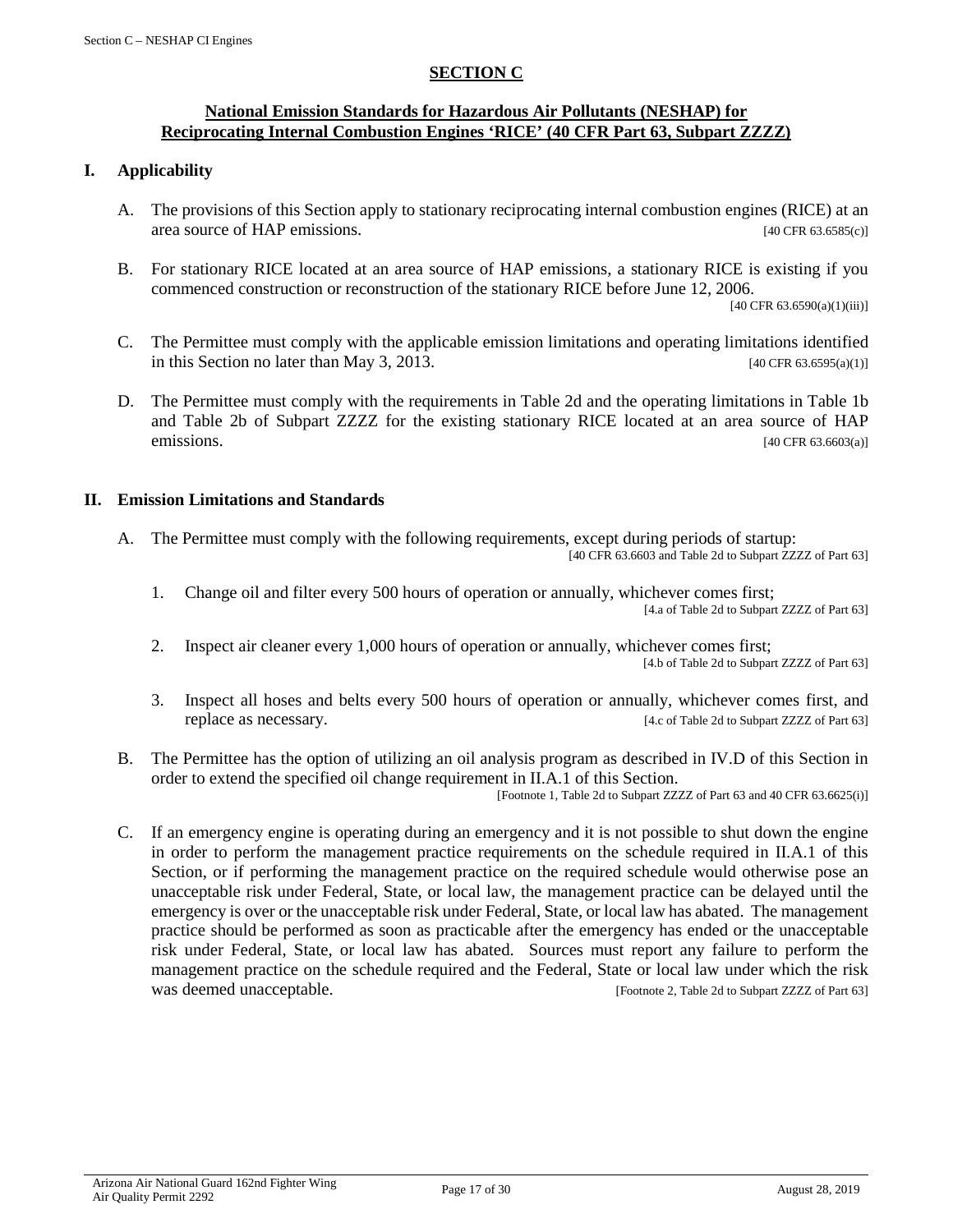D. The Permittee shall not cause, allow, or permit to be emitted into the atmosphere from any stationary rotating machinery, smoke for any period greater than ten consecutive seconds that exceeds 40 percent opacity. Visible emissions when starting cold equipment shall be exempt from this requirement for the first ten minutes. [PCC 17.16.340.E]

# **[Locally Enforceable Condition]**

E. The Permittee shall not cause or permit the effluent from any stationary rotating machinery to have an average optical density equal to or greater than 60 percent when a cold diesel engine is started or when a diesel engine is accelerated under load as measured in accordance with EPA Reference Method 9.

[PCC 17.16.040]

# **[Locally Enforceable Condition]**

F. The Permittee shall burn only the specified fuel allowed for each stationary rotating machinery listed in this Section. The Permittee shall only fire fuel with sulfur content less than 0.90 percent by weight.

#### [PCC 17.12.190.B] **[Locally Enforceable and Material Permit Condition]**

# **III. General Compliance Requirements**

- A. The Permittee must be in compliance with the emission limitations and operating limitations in this Section at all times. [40 CFR 63.6605(a)]
- B. The Permittee must operate and maintain any affected source, including associated air pollution control equipment and monitoring equipment, at all times, in a manner consistent with safety and good air pollution control practices for minimizing emissions. The general duty to minimize emissions does not require the Permittee to make any further efforts to reduce emissions if levels required by this Section have been achieved. Determination of whether such operation and maintenance procedures are being used will be based on information available to the Control Officer which may include, but is not limited to, monitoring results, review of operation and maintenance procedures, review of operation and maintenance records, and inspection of the source. [40 CFR 63.6605(b)]

#### **IV. Monitoring, Installation, Collection, Operation, and Maintenance Requirements**

- A. The Permittee must operate and maintain the stationary RICE according to the manufacturer's emissionrelated written instructions or develop your own maintenance plan which must provide to the extent practicable for the maintenance and operation of the engine in a manner consistent with good air pollution control practice for minimizing emissions  $[40 \text{ CFR } 63.6625(e)$  and  $40 \text{ CFR } 63.6625(e)(2)]$
- B. The Permittee must install a non-resettable hour meter if one is not already installed. [40 CFR 63.6625(f)]
- C. The Permittee must minimize the engine's time spent at idle during startup and minimize the engine's startup time to a period needed for appropriate and safe loading of the engine, not to exceed 30 minutes, after which time the emission standards applicable to all times other than startup in II.A.4 of this Section. [40 CFR 63.6625(h)]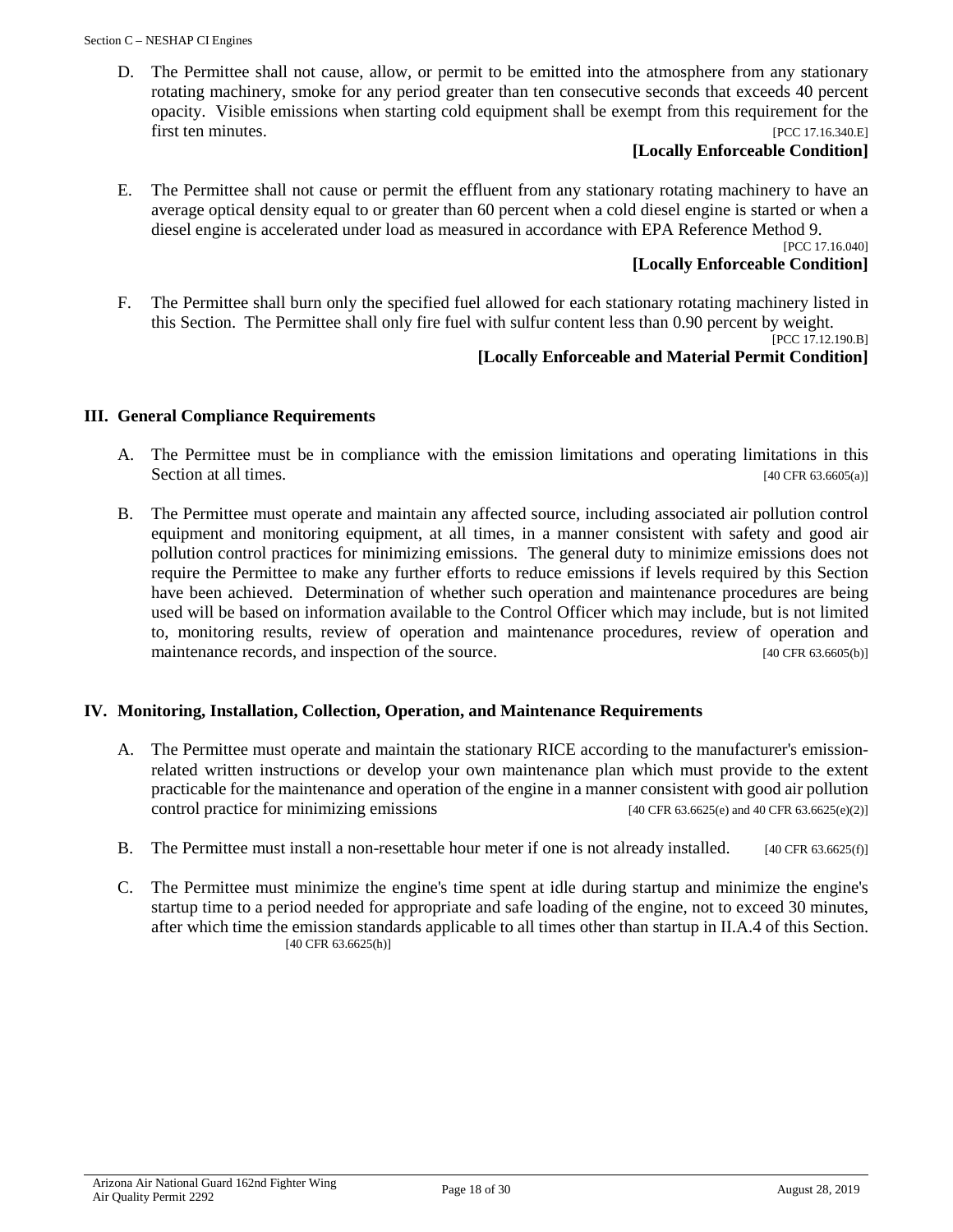D. If the Permittee decides to utilize an oil analysis program in order to extend the specified oil change requirement in II.A.1 of this Section, the oil analysis must be performed at the same frequency specified for changing the oil in II.A.1 of this Section. The analysis program must at a minimum analyze the following three parameters: Total Base Number, viscosity, and percent water content. The condemning limits for these parameters are as follows: Total Base Number is less than 30 percent of the Total Base Number of the oil when new; viscosity of the oil has changed by more than 20 percent from the viscosity of the oil when new; or percent water content (by volume) is greater than 0.5. If all of these condemning limits are not exceeded, the Permittee is not required to change the oil. If any of the limits are exceeded, the Permittee must change the oil within 2 days of receiving the results of the analysis; if the engine is not in operation when the results of the analysis are received, the Permittee must change the oil within 2 days or before commencing operation, whichever is later. The Permittee must keep records of the parameters that are analyzed as part of the program, the results of the analysis, and the oil changes for the engine. The analysis program must be part of the maintenance plan for the engine.

[40 CFR 63.6625(i) and Table 2d to Subpart ZZZZ of Part 63]

E. In order to demonstrate compliance with the opacity limitation in II.E of this Section, the Permittee shall conduct a visible emissions check on the exhaust stack of the stationary rotating machinery at least quarterly while the stationary rotating machinery is operating. For the purposes of this permit, a visible emissions check is verification that abnormal emissions are not present at the stationary rotating machinery stack. [PCC 17.12.185.A.3.c]

#### **[Locally Enforceable Condition]**

F. If the observer sees visible emissions from the stationary rotating machinery that, on an instantaneous basis, appears to exceed 40 percent then the Permittee shall, if practicable, take a six-minute Method 9 observation of the plume. If the emissions are more than the referenced limitation and standard in II.D or II.E of this Section, then this occurrence shall be recorded and reported as an excess emission and a permit deviation.

[PCC 17.12.185.A.3.c] **[Locally Enforceable Condition]**

G. When requested by the Control Officer, the Permittee shall perform visible emissions observations in accordance with EPA Reference Method 9, on the stationary rotating machinery(s) to demonstrate compliance with the opacity standard in I.B.1 of this Section. [PCC 17.16.040]

# **[Locally Enforceable Condition]**

H. The Permittee shall be considered in compliance with the fuel limitation required in II.G of this Section by demonstrating that only the specified fuel allowed was fired in the subject stationary RICE. Such a demonstration may be made by making available to the Control Officer for his inspection, documentation, such as invoices or statements from the fuel supplier which verify the sulfur content of the fuel being piped and/or delivered. [PCC 17.12.185.A.3.c]

#### **[Locally Enforceable Condition]**

#### **V. Demonstration of Continuous Compliance with the Emission Limitations and Operating Limitations**

- A. The Permittee must demonstrate continuous compliance with each emission and operating limitation and work or management practice as required in II of this Section according to the following specified method:  $[40$  CFR 63.6640(a) and Table 6 to Subpart ZZZZ of Part 63]
	- 1. Operating and maintaining the stationary RICE according to the manufacturer's emission-related operation and maintenance instructions; or [Row 9 of Table 6 to Subpart ZZZZ of Part 63]
	- 2. Develop and follow your own maintenance plan which must provide to the extent practicable for the maintenance and operation of the engine in a manner consistent with good air pollution control practice for minimizing emissions. [Row 9 of Table 6 to Subpart ZZZZ of Part 63]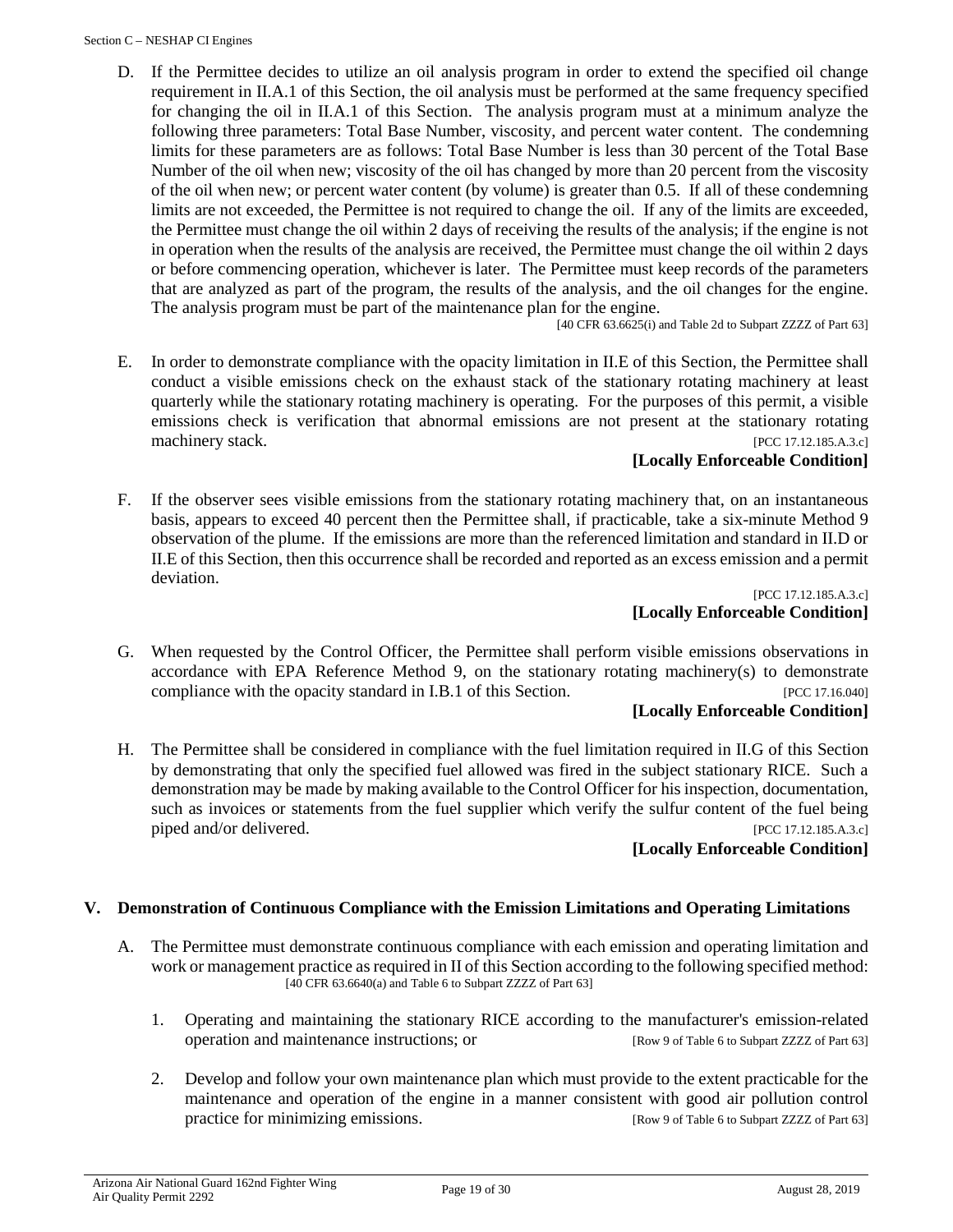#### Section C – NESHAP CI Engines

- B. The Permittee must operate the emergency stationary RICE according to the requirements in paragraphs V.B.1 through V.B.3 of this Section. Any operation other than emergency operation, maintenance and testing, and operation in non-emergency situations for 50 hours per year, as described in paragraphs V.B.1 through V.B.3 of this Section, is prohibited. If the Permittee does not operate the engine according to the requirements in paragraphs V.B.1 through V.B.3 of this Section, the engine will not be considered an emergency engine under this Section and will need to meet all requirements for non-emergency engines. [40 CFR 63.6640(f)]
	- 1. There is no time limit on the use of emergency stationary RICE in emergency situations.

 $[40 \text{ CFR } 63.6640(f)(1)]$ 

- 2 The Permittee may operate the subject emergency stationary RICE for the purpose of maintenance checks and readiness testing, provided that the tests are recommended by Federal, State or local government, the manufacturer, the vendor, or the insurance company associated with the engine. Maintenance checks and readiness testing of such units is limited to 100 hours per year. The Permittee may petition the Control Officer for approval of additional hours to be used for maintenance checks and readiness testing, but a petition is not required if the owner or operator maintains records indicating that Federal, State, or local standards require maintenance and testing of emergency RICE beyond 100 hours per calendar year. [40 CFR 63.6640(f)(2)(i)]
- 3. The Permittee may operate the subject emergency stationary RICE up to 50 hours per year in nonemergency situations, but those 50 hours are counted towards the 100 hours per year provided for maintenance and testing. The 50 hours per year for non-emergency situations cannot be used for peak shaving or to generate income for a facility to supply power to an electric grid or otherwise supply power as part of a financial arrangement with another entity; except that the Permittee may operate the emergency engine for a maximum of 15 hours per year as part of a demand response program if the regional transmission organization or equivalent balancing authority and transmission operator has determined there are emergency conditions that could lead to a potential electrical blackout, such as unusually low frequency, equipment overload, capacity or energy deficiency, or unacceptable voltage level. The engine may not be operated for more than 30 minutes prior to the time when the emergency condition is expected to occur, and the engine operation must be terminated immediately after the facility is notified that the emergency condition is no longer imminent. The 15 hours per year of demand response operation are counted as part of the 50 hours of operation per year provided for non-emergency situations. The supply of emergency power to another entity or entities pursuant to financial arrangement is not limited by this paragraph V.B.3 of this Section, as long as the power provided by the financial arrangement is limited to emergency power.[40 CFR 63.6640(f)(3)]

# **VI. Reporting Requirements Exercise 2.12.185.A.5 [PCC 17.12.185.A.5]**

The Permittee shall report to the Control Officer any daily period during which the sulfur content of the fuel being fired in the diesel fired engines exceeds 0.8 percent. [PCC 17.16.340.J]

**[Locally Enforceable Condition]**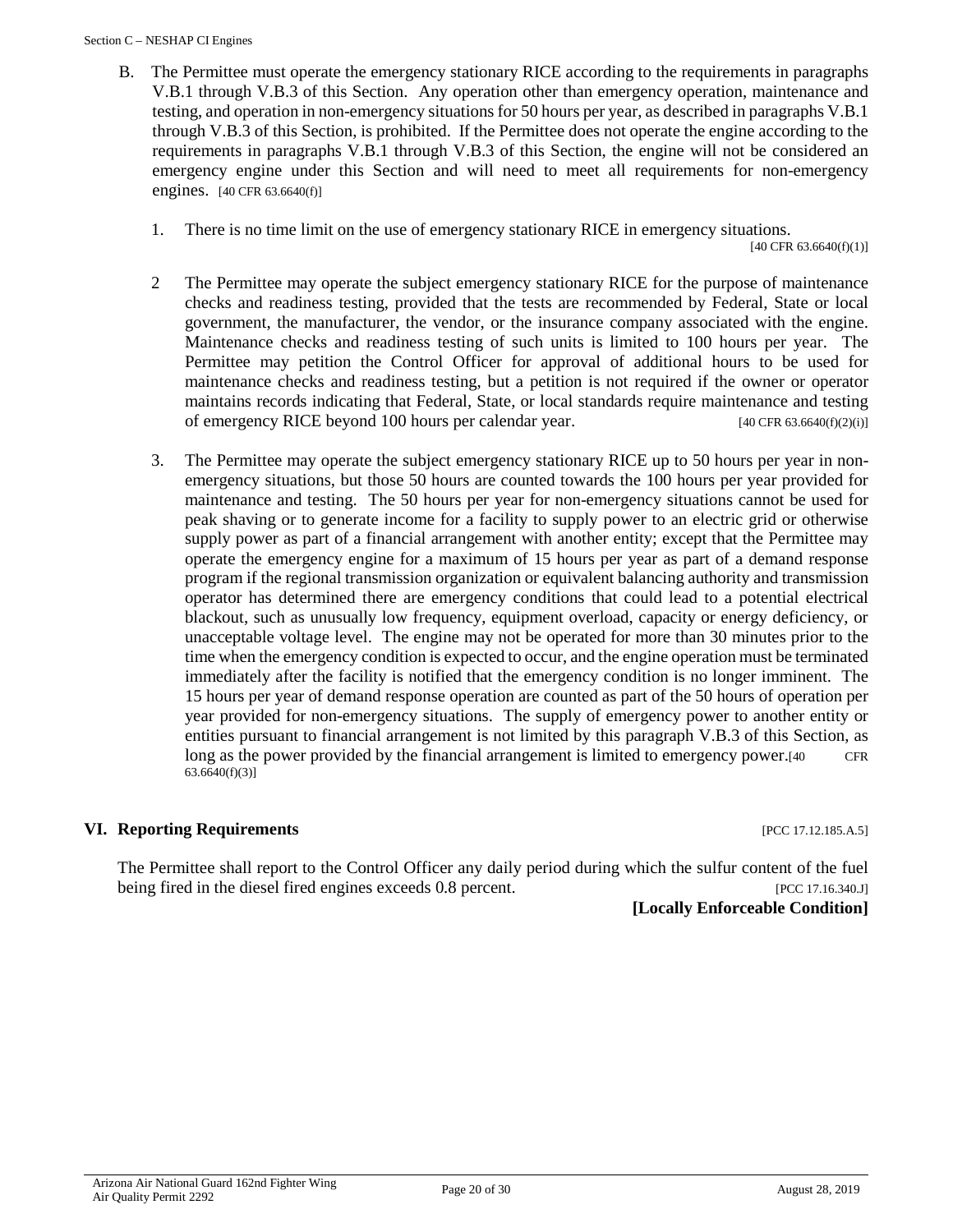#### **VII. Recordkeeping Requirements** [PCC 17.12.185.A.4]

- A. The Permittee must keep the records described in paragraphs VII.A.1 through A.3 of this Section. [40 CFR 63.6655(a)]
	- 1. Records of the occurrence and duration of each malfunction of operation (i.e., process equipment) or the air pollution control and monitoring equipment. [40 CFR 63.6655(a)(2)]
	- 2. Records of all required maintenance performed on the air pollution control and monitoring equipment.  $[40 \text{ CFR } 63.6655(a/4)]$
	- 3. Records of actions taken during periods of malfunction to minimize emissions in accordance with III.B of this Section, including corrective actions to restore malfunctioning process and air pollution control and monitoring equipment to its normal or usual manner of operation.

[40 CFR 63.6655(a)(5) and 40 CFR 63.6605(b)]

- B. The Permittee must keep the records required in IV.A and IV.B of this Section to show continuous compliance with each applicable emission or operating limitation. [40 CFR 63.6655(d)]
- C. The Permittee must keep records of the maintenance conducted on the existing stationary emergency RICE in order to demonstrate that the Permittee operated and maintained the stationary RICE and aftertreatment control device (if any) according to the Permittees own maintenance plan.

 $[40 \text{ CFR } 63.6655(e) \text{ and } 40 \text{ CFR } 63.6655(e)(3)]$ 

- D. The Permittee must keep records of the hours of operation of the subject RICE that does not meet the standards applicable to non-emergency engine that is recorded through the non-resettable hour meter. The Permittee must document how many hours are spent for emergency operation; including what classified the operation as emergency and how many hours are spent for non-emergency operation. If the subject engine is used for demand response operation, the Permittee must keep records of the notification of the emergency situation, and the time the engine was operated as part of demand response. [40 CFR 63.6655(g) and 40 CFR 63.6655(f)(2)]
- E. The Permittees records must be in a form suitable and readily available for expeditious review according to  $40 \text{ CFR } 63.10(b)(1)$ . [40 CFR 63.6660(a)]
- F. As specified in 40 CFR 63.10(b)(1), the Permittee must keep each record for 5 years following the date of each occurrence, measurement, maintenance, corrective action, report, or record. [40 CFR 63.6660(b)]
- G. The Permittee must keep each record readily accessible in hard copy or electronic form for at least 5 years after the date of each occurrence, measurement, maintenance, corrective action, report, or record,  $\text{according to 40 CFR } 63.10(b)(1).$  [40 CFR 63.6660(c)]
- H. The Permittee shall retain records of visible emissions checks/observations. The Permittee shall record the date and time of the check, the name of the person conducting the check, the results of the check, and the type of corrective action taken (if required). All records shall be maintained for five years.

#### **[Locally Enforceable Condition]**

I. In order to demonstrate compliance with the fuel limitation required in II.C of this Section, the Permittee shall maintain records of fuel supplier specifications which verify the sulfur content of the fuel, piped and/or as delivered. All records shall be maintained for five years.

#### **[Locally Enforceable Condition]**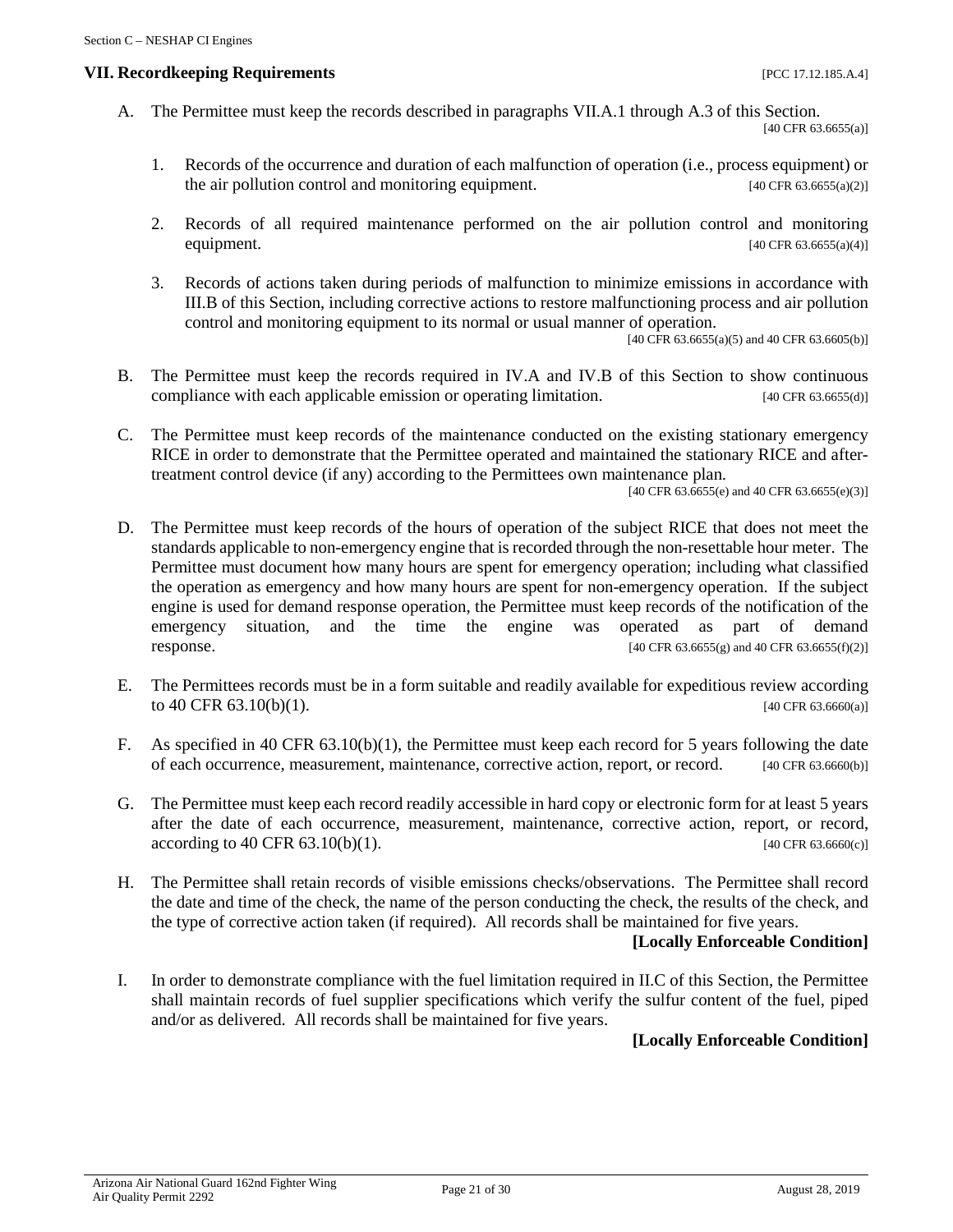[The Permittee shall be considered in compliance with this recordkeeping requirement by demonstrating that each engine was fired only by the specified fuel allowed, identified in Attachment 2 of this permit. Such a demonstration may be achieved by making available for the Control Officer's inspection, documentation, such as invoices or statements from the fuel supplier, showing that only the specified fuel was purchased for use in the equipment. Alternatively, the demonstration may be made by actual inspection of the equipment showing that the specified fuel is the only fuel supply plumbed to the equipment for firing.]

#### **VIII. Testing Requirements** [PCC 17.20.010]

# **[Locally Enforceable Conditions]**

For purposes of demonstrating compliance, these test methods shall be used, provided that for the purpose of establishing whether or not the facility has violated or is in violation of any provision of this permit, nothing in this permit shall preclude the use, including the exclusive use, of any credible evidence or information relevant to whether a source would have been in compliance with applicable federal requirements if the appropriate performance or compliance procedures or methods had been performed. [PCC 17.12.050]

A. Opacity

When required by the Control Officer, the Permittee shall perform EPA Method 9 visible emissions observations on the engines identified in this Section to demonstrate compliance with the opacity standard in II.D and II.E of this Section. **Example 2018** [PCC 17.12.040.B]

B. Fuel Limitation

When required, to determine the sulfur content of the fuel being fired for purposes of the reporting requirement in II.F of this Section, the following reference methods in the Arizona Testing Manual shall be used:

- 1. ASTM Method D-129-91 (Test Method for Sulfur in Petroleum Products) (General Bomb Method) for the sulfur content of liquid fuels.
- 2. ASTM Method D-1072-90 (Test Method for Total Sulfur in Fuel Gases) for the sulfur content of gaseous fuels.
- C. Alternative Test Method

The Permittee may submit an alternate and equivalent test method(s) that is listed in 40 CFR Subpart 60, Appendix A, to the Control Officer in a test plan, for approval by the Control Officer.

[PCC 17.12.045.D]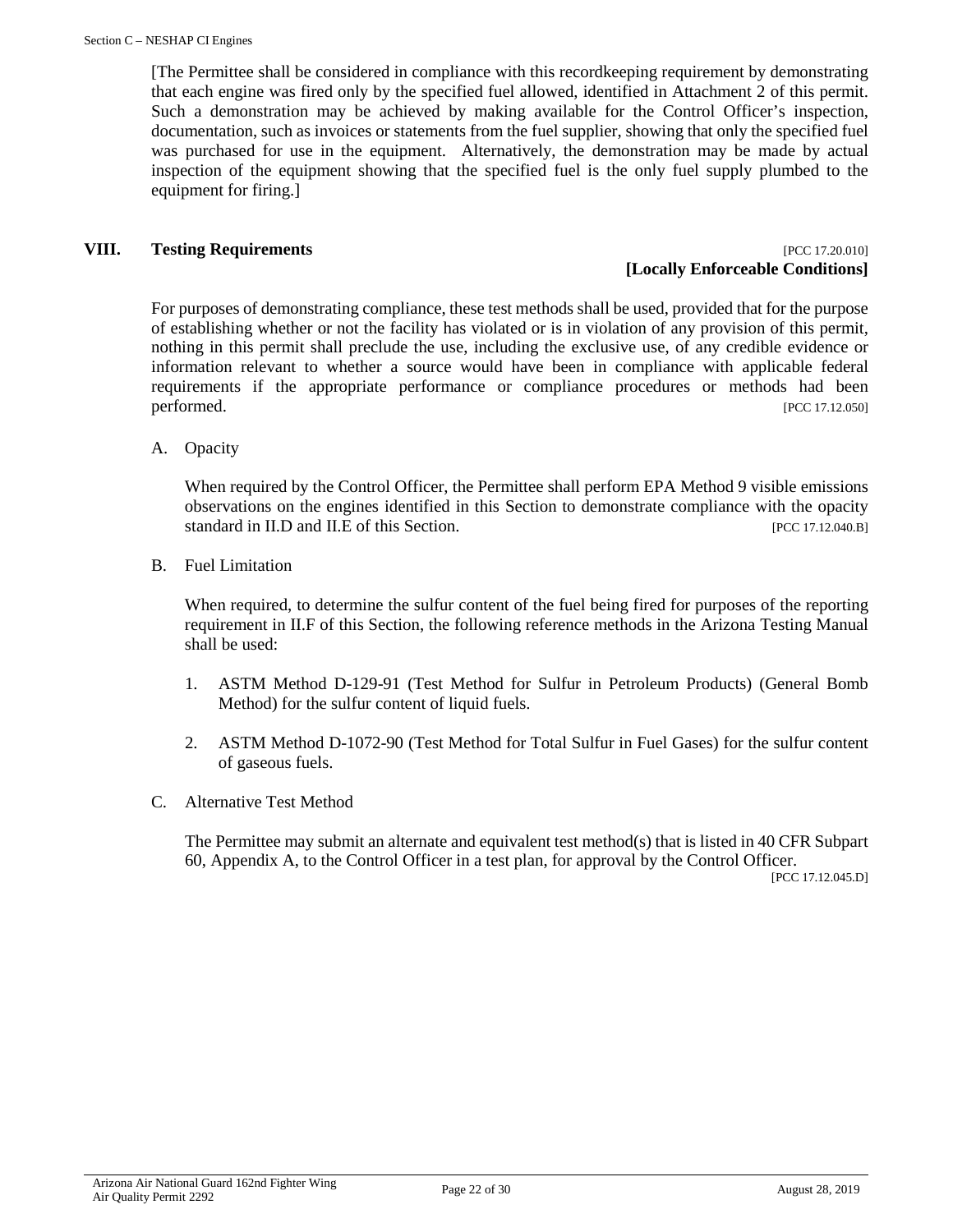#### **SECTION D**

#### **New and Existing Stationary Source Performance Standards for the Surface Coating and Solvent Handling Activities**

#### **(Locally Enforceable Conditions, unless otherwise stated)**

<span id="page-22-0"></span>Unless otherwise stated, the provisions of this Section apply to the equipment identified in Table 3, Attachment 2 of this permit

#### **I. Emission Limitations and Standards**

A. Surface Coating Overspray Control

Paint spraying operations, identified in Table 3 of Attachment 2 shall be conducted in an enclosed area equipped with controls containing no less than 96 percent of the overspray. [PCC 17.16.400.C.1]

- B. Gaseous/Odorous Materials and VOC Control
	- 1. The Permittee shall not emit gaseous or odorous materials from equipment, operations or premises under his control in such quantities or concentrations as to cause air pollution. [PCC 17.16.430.D]
	- 2. All materials used in the facility which contain VOCs, shall be transported, stored, used and processed in a manner, and by such means that they will not evaporate, leak, escape or discharge into the ambient air so as to cause or contribute to air pollution. Where means are available to effectively reduce the contribution to air pollution from evaporation, leakage or discharge, the installation and use of such control methods, devices, or equipment shall be mandatory.

[PCC 17.16.430.F]

#### **II. Monitoring Requirements** [PCC 17.12.185.A.3]

A. Conditions for Confined Paint Spray Operations

The Permittee shall demonstrate compliance with the operational limitation for the surface coating operations required in I.A of this Section by retaining documentation detailing the specifications of the arrestance ratings of the filters used in the paint spray booths. [PCC 17.12.185.A.4]

B. Conditions for the Solvent Use Activities

Monitoring for gaseous/odorous materials to determine compliance with the standard in I.B.1 of this Section is not normally necessary as the use of good modern practices prevents the emission of odors beyond the property boundary.

#### **III. Reporting Requirements**

The Permittee shall report to the Control Officer any emissions in excess of the limits established by this permit according to the additional permit requirements of this permit. [PCC 17.12.040]

#### **IV. Testing Requirements**

None specified in Pima County Code.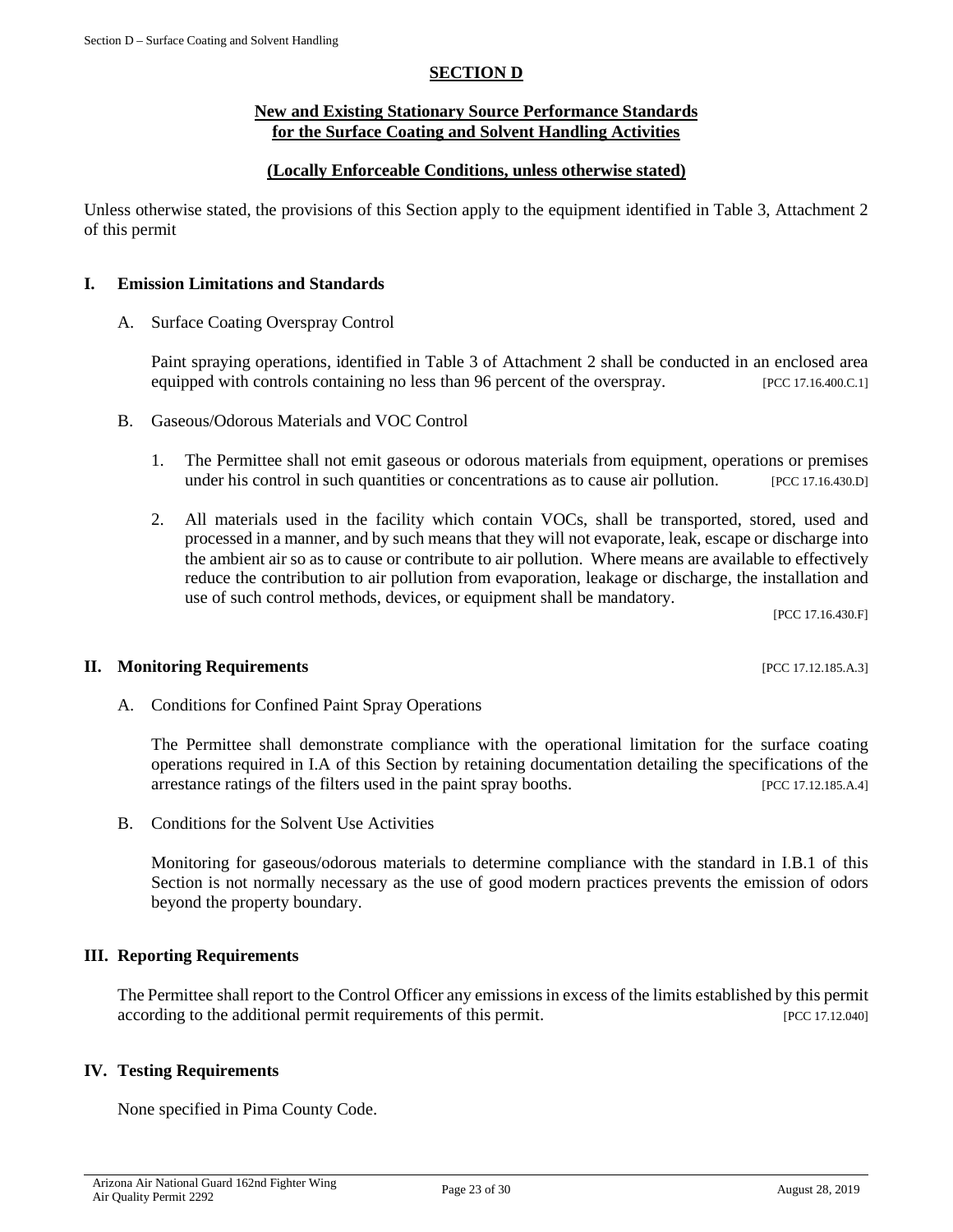# **Section E**

# **Aircraft Engine Testing Operations - Jet Engine Test Cells**

#### <span id="page-23-0"></span>**I. Emission Limitations and Standards Example 2018 Example 2018 EXECUTER EXECUTER EXECUTER EXECUTER EXECUTER EXECUTER EXECUTER EXECUTER EXECUTER EXECUTER EXECUTER EXECUTER EXECUTER EXECUT [Federally Enforceable & Material Permit Conditions]**

- 1. The Permittee shall conduct no more than 800 engine tests/test cycle mode (Idle, Military or Afterburn) in any 12-consecutive month period.
- 2. The Permittee shall not combust any fuel other than JP-5, JP-8, or Jet A in the permitted jet engine test cells.

#### **II. Compliance Determination** [PCC 17.12.185.A.3, 4 & 5]

The Permittee shall keep and maintain an operation log for each jet engine test cell and calculate and record the following information within 30 days of the end of each month

- 1. Type of fuel combusted;
- 2. The number of engines tested by engine type in the previous month and the previous 12-consecutive month period.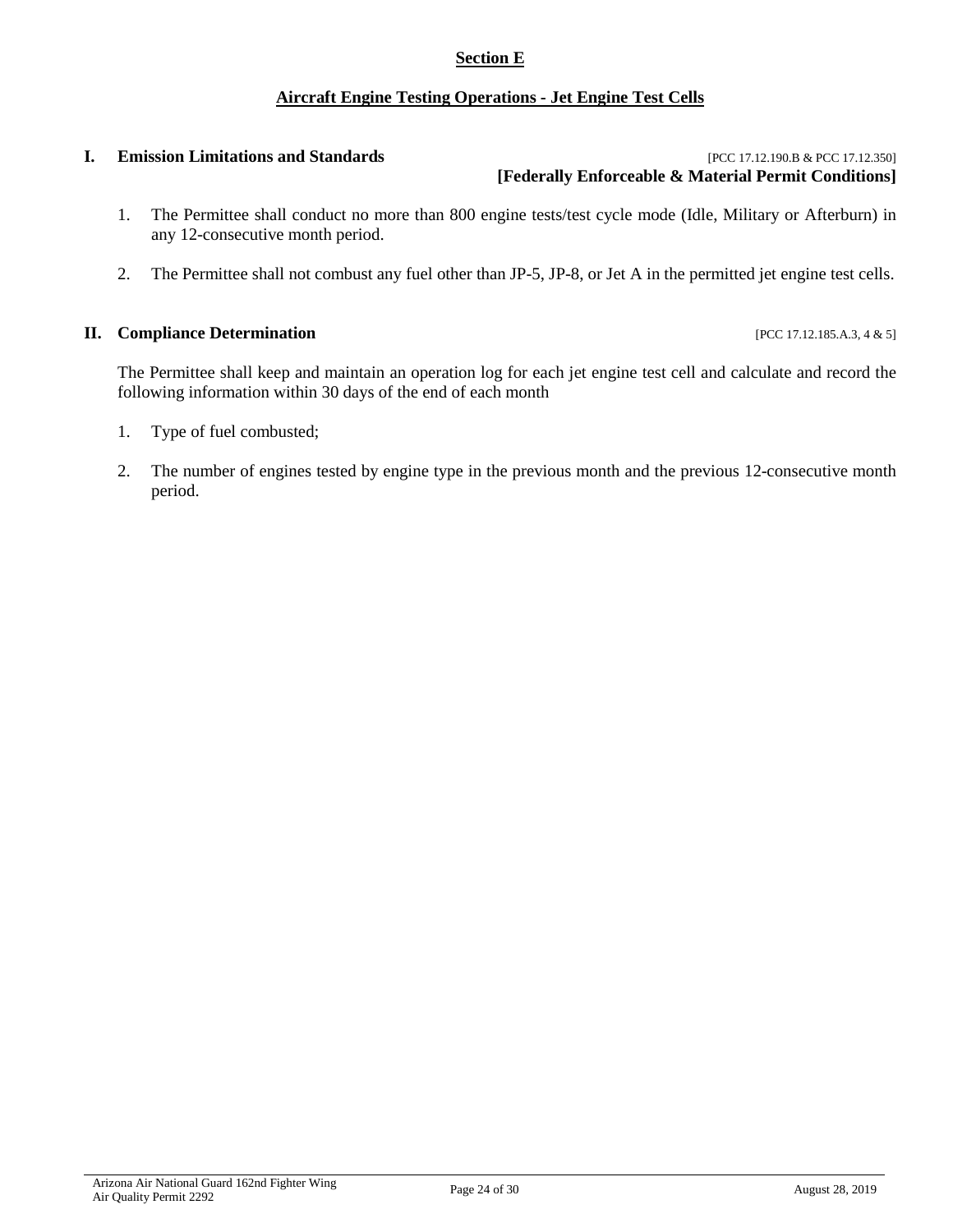# **ADDITIONAL PERMIT REQUIREMENTS**

# <span id="page-24-0"></span>**I. COMPLIANCE WITH PERMIT CONDITIONS** [PCC 17.12.185.A.7.a & b]

- A. The Permittee shall comply with all conditions of this permit including all applicable requirements of Arizona air quality statutes and the air quality rules. Any permit noncompliance constitutes a violation of the Arizona Revised Statutes and is grounds for enforcement action; for permit termination, revocation and reissuance, or revision; or for denial of a permit renewal application. In addition, noncompliance with any federally enforceable requirement constitutes a violation of the Clean Air Act.
- B. The Permittee shall report to the Control Officer any emissions in excess of the limits established by this permit. The report shall be in 2 parts as specified below: [PCC 17.12.185.A.5 & PCC 17.12.040]
	- 1 Notification by telephone or facsimile within 24 hours of the time the Permittee first learned of the occurrence of excess emission that includes all available information pursuant to PCC 17.12.040.B. To report excess emissions call **520-724-7400** or fax to **520-838-7432.**
	- 2. Detailed written notification by submission of an excess emissions report within 72 hours of the notification in I.B.1 above. **Send to PDEQ 33 N Stone Avenue, Suite 700, Tucson, Arizona 85701.**
- C. It shall not be a defense for a Permittee in an enforcement action that it would have been necessary to halt or reduce the permitted activity in order to maintain compliance with the conditions of this permit.
- D. The permit does not convey any property rights of any sort, or any exclusive privilege to the permit holder.
- E. The Permittee shall pay fees to the Control Officer pursuant to PCC 17.12.510.

[PCC 17.12.185.A.9 & PCC 17.12.510]

# **II. PERMIT REVISION, REOPENING, REVOCATION AND REISSUANCE, OR TERMINATION FOR CAUSE** [PCC 17.12.185.A.7.c]

The permit may be revised, reopened, revoked and reissued, or terminated for cause pursuant to PCC 17.12.270. The filing of a request by the Permittee for a permit revision, revocation and reissuance, or termination; or of a notification of planned changes or anticipated noncompliance does not stay any permit condition.

# **III. DUTY TO PROVIDE INFORMATION** [PCC 17.12.165.G & PCC 17.12.185.A.7.e]

- A. The Permittee shall furnish to the Control Officer, within a reasonable time, any information that the Control Officer may request in writing to determine whether cause exists for revising, revoking and reissuing, or terminating the permit or to determine compliance with the permit. Upon request, the Permittee shall also furnish to the Control Officer copies of records required to be kept by the permit. For information claimed to be confidential, the Permittee shall furnish a copy of such records to the Control Officer along with a claim of confidentiality.
- B. If the Permittee has failed to submit any relevant facts or if the Permittee has submitted incorrect information in the permit application, the Permittee shall, upon becoming aware of such failure or incorrect submittal, promptly submit such supplementary facts or corrected information.

# **IV. SEVERABILITY CLAUSE** [PCC 17.12.185.A.6]

The provisions of this permit are severable. If any provision of this permit is held invalid, the remainder of this permit shall not be affected thereby.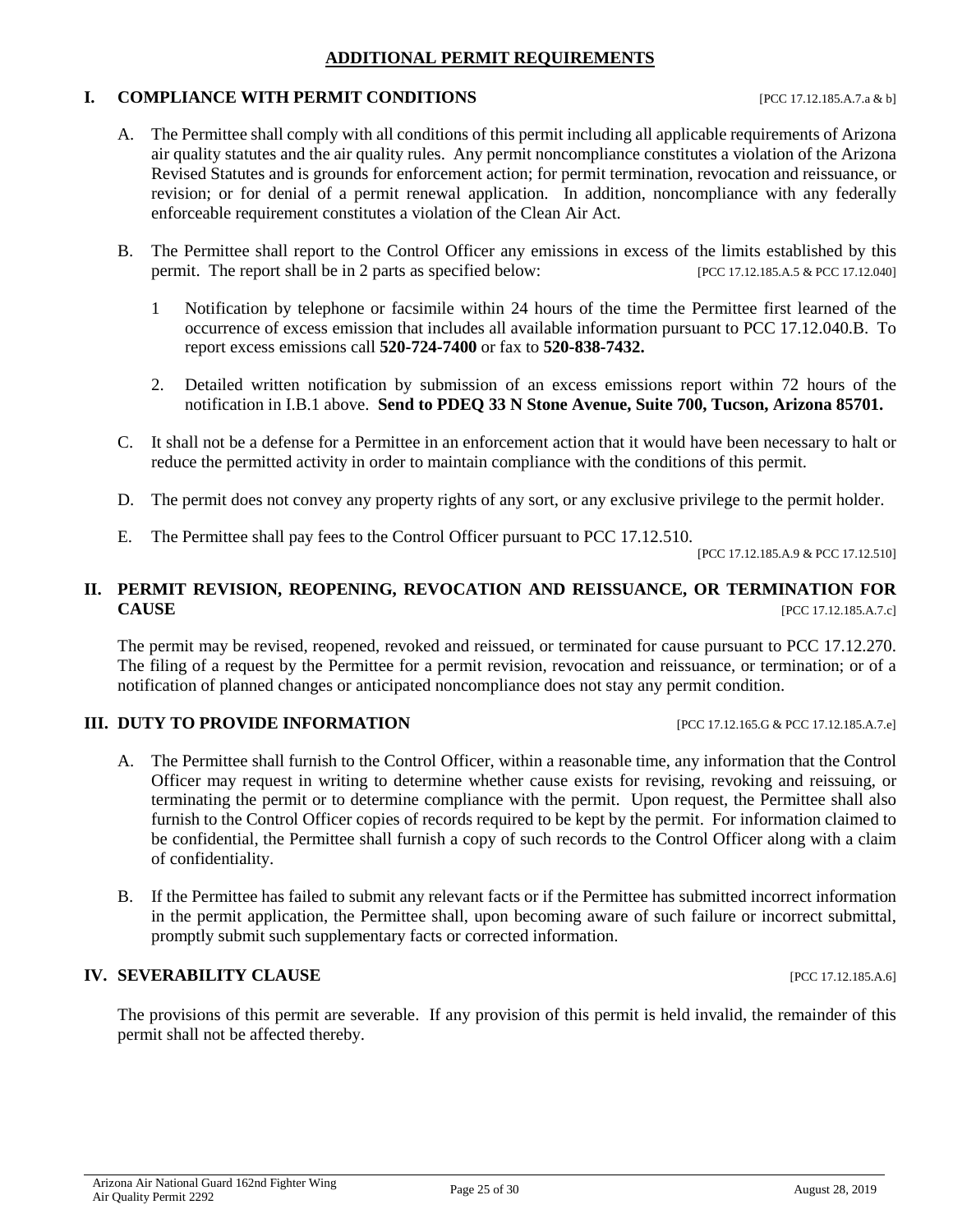# **ATTACHMENT 1**

# **APPLICABLE REGULATIONS**

#### <span id="page-25-0"></span>**Requirements Specifically Identified as Applicable:**

#### *Code of Federal regulations (CFR):*

```
40 CFR Part 60 Subpart IIII: New Source Performance Standards (NSPS) for Stationary Compression 
                  Ignition Internal Combustion Engines
```
40 CFR 60.4203, 40 CFR 60.4204(a) & Table 1 of Subpart IIII, 40 CFR 60.4206, 60.4211(a), 40 CFR 60.4207(b) & 40 CFR 80.510(b), 40 CFR 60.4207(c), 40 CFR 60.4208,40 CFR 60.4208(a), 40 CFR 60.4208(b), 40 CFR 60.4208(c), 40 CFR 60.4208(d), 40 CFR 60.4208(e), 40 CFR 60.4208(f), 40 CFR 60.4208(g) & (h), 40 CFR 60.4211, 40 CFR 60.4211(a), PCC 17.12.180.A.2, PCC 17.12.180.A.4, 40 CFR 60.4214 (a)(1) and PCC 17.12.180.A.5, 40 CFR 60.4212 and PCC 17.12.180.A.3.a, 40 CFR 60.4218 & 40 CFR 60.4214(b), PCC 17.12.180.A.4.

40 CFR Part 63 Subpart ZZZZ: Reciprocating Internal Combustion Engines (Located at Area Sources of HAP, Constructed Before June 12, 2006)

Existing Stationary Emergency Compression Ignition Engines >500HP Existing Stationary Emergency Compression Ignition Engines <500HP Existing Stationary Emergency Spark Ignition Engines ≤500HP

40 CFR 63.6585, 40 CFR 63.6595(a), 40 CFR 63.6603(a), Table 2d, Table 2b, Table 4.a, Table 4.b, Table 4.c, Table 5.a, 40 CFR 63.6625(e), 40 CFR 63.6625(f), 40 CFR 63.6625(h), 40 CFR 63.66259(j), 40 CFR 63.6605(a), 40 CFR 63.6605(b), 40 CFR 63.6640, 40 CFR 63.6640(a), Table 6, Table 9.a, Table 9.a.i, Table 9.a.ii., 40 CFR 63.6640(b), 40 CFR 63.6640(f), 40 CFR 63.6640(f)(1), 40 CFR 63.6640(f)(1)(i), 40 CFR 63.6640(f)(1)(iii), 40 CFR 63.6655, 40 CFR 63.6655(a), 40 CFR 63.10(b)(2)(xiv), 40 CFR 63.9, 40 CFR 63.10(b), 40 CFR 6655(a)(2), 40 CFR 6655(a)(3), 40 CFR 63.10(b)(2)(viii), 40 CFR 6655(a)(4), 40 CFR 6655(a)(5), 40 CFR 63.6605(b), 40 CFR 6655(d), 40 CFR 6655(e), 40 CFR 6655(e)(3), 40 CFR 60.6655(f), 40 CFR 6655(f)(2), Footnote 2 of Table 2.

#### *Pima County Code (PCC) Title 17, Chapters:*

| 17.12.050 | <b>Performance Tests</b>                          |
|-----------|---------------------------------------------------|
| 17.12.165 | Permit application procedures                     |
| 17.12.185 | Permit contents                                   |
| 17.16.040 | Standards and Applicability (Includes NESHAP)     |
| 17.16.340 | Standards of performance for stationary machinery |
| 17.16.400 | Organic solvents and other organic materials      |
| 17.16.430 | Standards of performance for unclassified sources |

17.20.010 Source Sampling, Monitoring, and Testing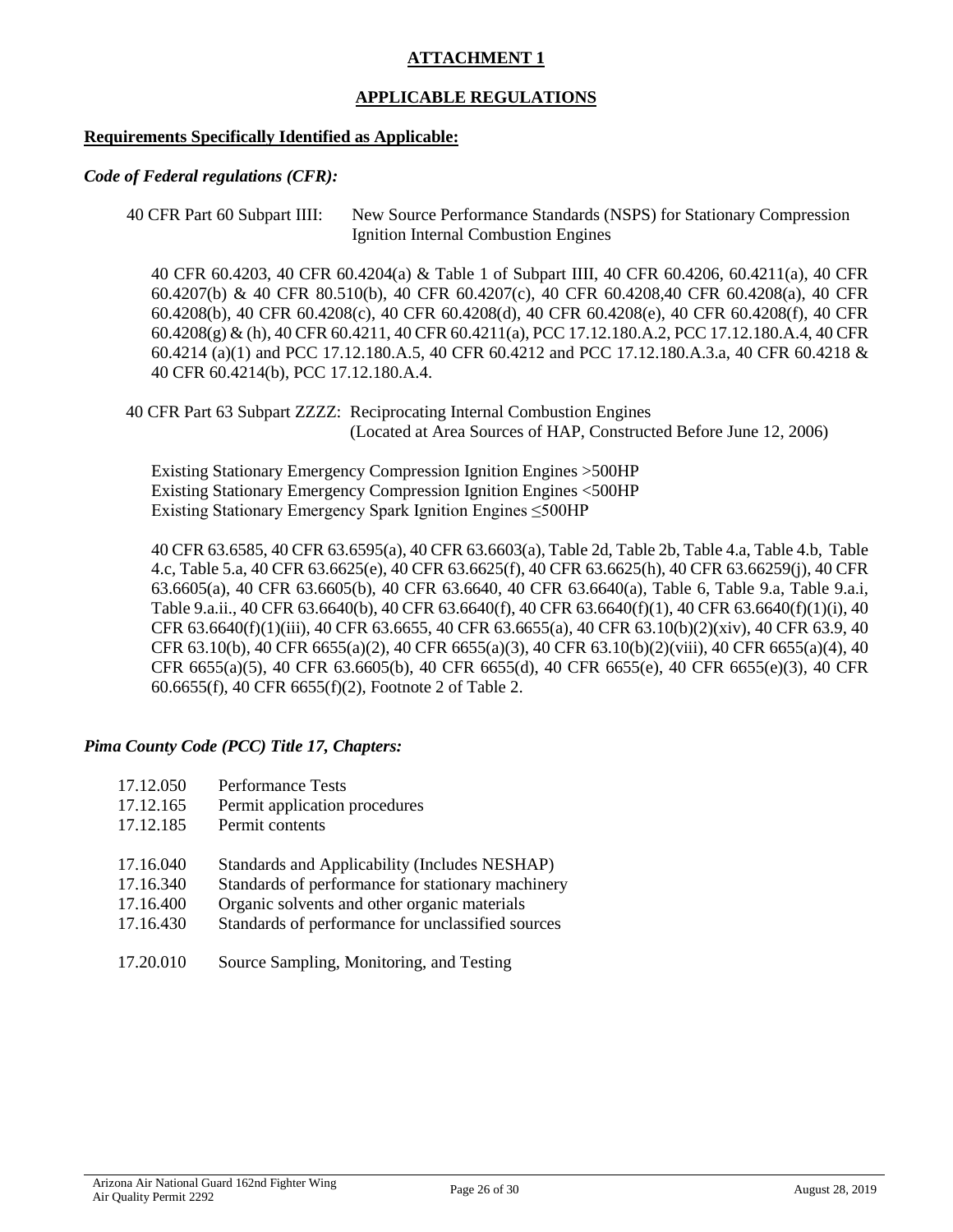# **ATTACHMENT 2**

# **EQUIPMENT LIST**

# **Table 1**

# **New Source Performance Standards (NSPS) (40 CFR Part 60, Subpart IIII)**

## *(Pre-2007 Model Year)* **Emergency Compression Ignition Internal Combustion Engines (CI ICE)**

<span id="page-26-0"></span>

| Location<br>$(Building \#)$ | <b>Type of</b><br>Equipment | <b>Manufacturer</b> | <b>Model</b> | <b>Serial</b><br><b>Number</b> | <b>Maximum</b><br><b>Rated</b><br>Capacity | <b>Fuel</b><br><b>Used</b> | Date of<br><b>Manufacturer</b> | Date of<br><b>Installation</b> | <b>Permit</b><br><b>Emission</b><br><b>Section</b> |
|-----------------------------|-----------------------------|---------------------|--------------|--------------------------------|--------------------------------------------|----------------------------|--------------------------------|--------------------------------|----------------------------------------------------|
| G 03<br>(Bldg. 25)          | Emergency<br>Generator      | Caterpillar         | $C-12$       | <b>BCY00042</b>                | <b>200 KW</b>                              | Diesel                     | Oct 2005                       | 9/12                           | А                                                  |

# **Table 2**

#### **New Source Performance Standards (NSPS) (40 CFR Part 60, Subpart IIII)**

# *(Post-Model Year 2007)* **Emergency Compression Ignition Internal Combustion Engines (CI ICE)**

| Location<br>(Building<br># | <b>Type of</b><br><b>Equipment</b> | <b>Manufacturer</b> | <b>Model</b>      | <b>Serial Number</b> | <b>Maximum</b><br><b>Rated</b><br>Capacity | <b>Fuel</b><br><b>Used</b> | Date of<br><b>Manufacturer</b> | Date of<br>Installation | Permit<br><b>Emission</b><br><b>Section</b> |
|----------------------------|------------------------------------|---------------------|-------------------|----------------------|--------------------------------------------|----------------------------|--------------------------------|-------------------------|---------------------------------------------|
| G 10<br>(Bldg. 10)         | Emergency<br>Generator             | Cummins<br>Power    | DSFAE-<br>690808  | 7317756              | <b>80 KW</b>                               | Diesel                     | March 12                       |                         | B                                           |
| G 09<br>(Bldg. 28)         | Emergency<br>Generator             | Cummings<br>Power   | DSGAB-<br>1568053 | K090060481           | 125KW                                      | Diesel                     | Nov 2009                       |                         | B                                           |
|                            | Emergency<br>Fire Pump             | John Deere          | 6090HFC47         | RG6090L136368        | 422 BHP                                    | Diesel                     | Nov 2018                       | June 2019               | B                                           |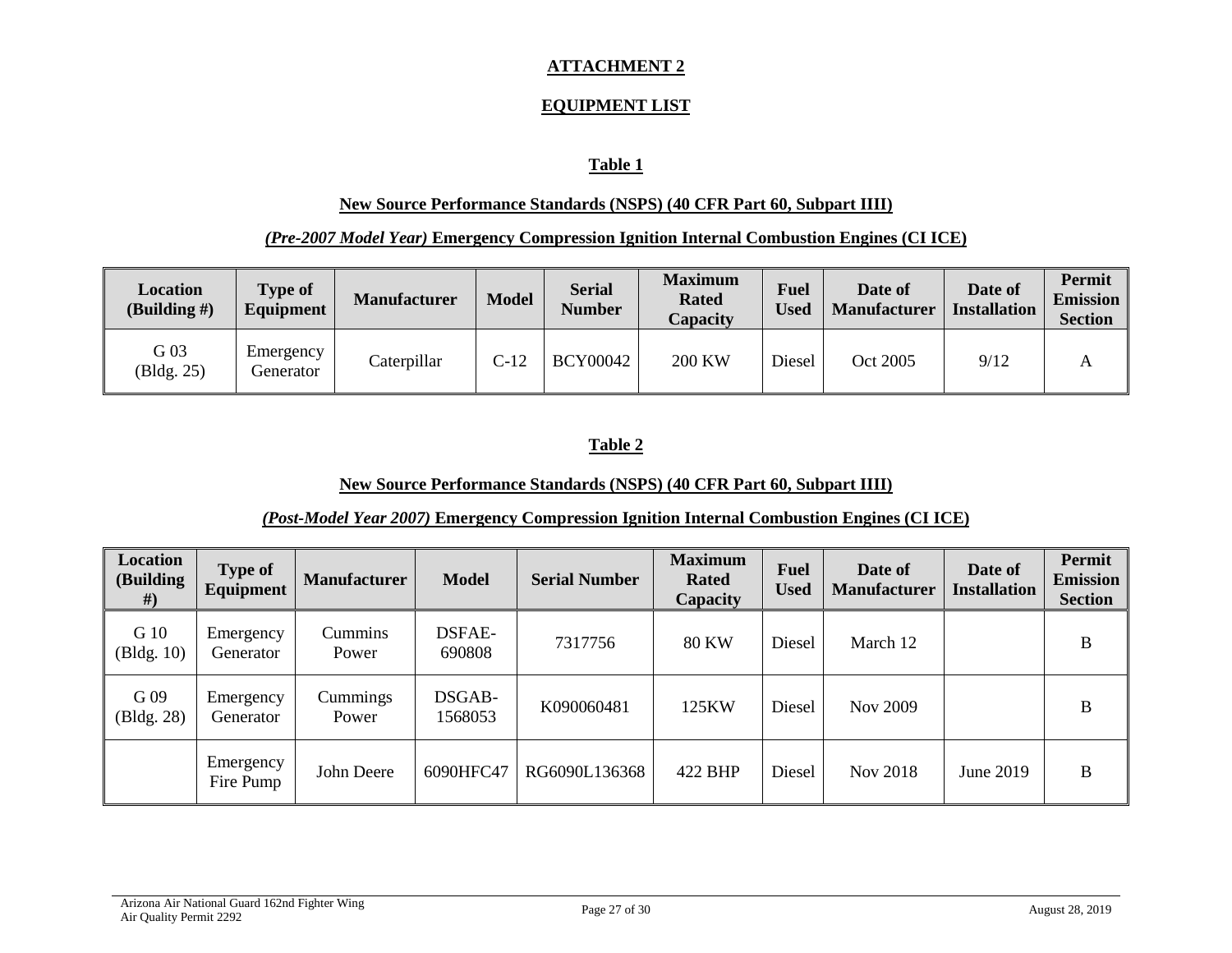# **Table 3**

# **National Emissions Standards for Hazardous Air Pollutants (NESHAP) for Stationary Reciprocating Internal Combustion Engines (40 CFR Part 63 Subpart ZZZZ)**

| <b>Location</b><br>(Building $#$ ) | <b>Type of</b><br><b>Equipment</b> | <b>Manufacturer</b> | <b>Model</b>    | <b>Serial Number</b> | <b>Maximum</b><br><b>Rated</b><br>Capacity | <b>Fuel</b><br><b>Used</b> | Date of<br><b>Manufacturer</b> | Date of<br><b>Installation</b> | <b>Permit</b><br><b>Emission</b><br><b>Section</b> |
|------------------------------------|------------------------------------|---------------------|-----------------|----------------------|--------------------------------------------|----------------------------|--------------------------------|--------------------------------|----------------------------------------------------|
| G 04<br>(Bldg. 44)                 | Emergency<br>Generator             | John Deere          | <b>MEP-806A</b> | R124852              | <b>60 KW</b>                               | Diesel                     | Apr 1998                       |                                | $\mathcal{C}$                                      |
| G 06                               | Emergency<br>Generator             | Izuzu               | $MEP-004A$      | LM-178593-1296       | <b>15 KW</b>                               | Diesel                     | Jun 1997                       |                                | $\mathsf{C}$                                       |
| G 05<br>(Bldg. 50)                 | Emergency<br>Generator             | Perkins             | LD 33626        | U576294X             | 35 KW                                      | Diesel                     | Dec 1993                       |                                | $\mathbf C$                                        |
| G 02<br>(Bldg. 21)                 | Emergency<br>Generator             | John Deere          | <b>MEP-806A</b> | T06059T525130        | 60 KW                                      | Diesel                     | Sep 1997                       |                                | $\mathcal{C}$                                      |
| G 11<br>(Bldg. 12)                 | Emergency<br>Fire Pump             | John Deere          | 1876F           | 42831                | 284 KW                                     | Diesel                     | Nov 1993                       |                                | $\mathcal{C}$                                      |
| G 01<br>(Bldg. 12)                 | Emergency<br>Generator             | John Deere          | <b>MEP-806A</b> | 428321               | 60 KW                                      | Diesel                     | Jan 1993                       |                                | C                                                  |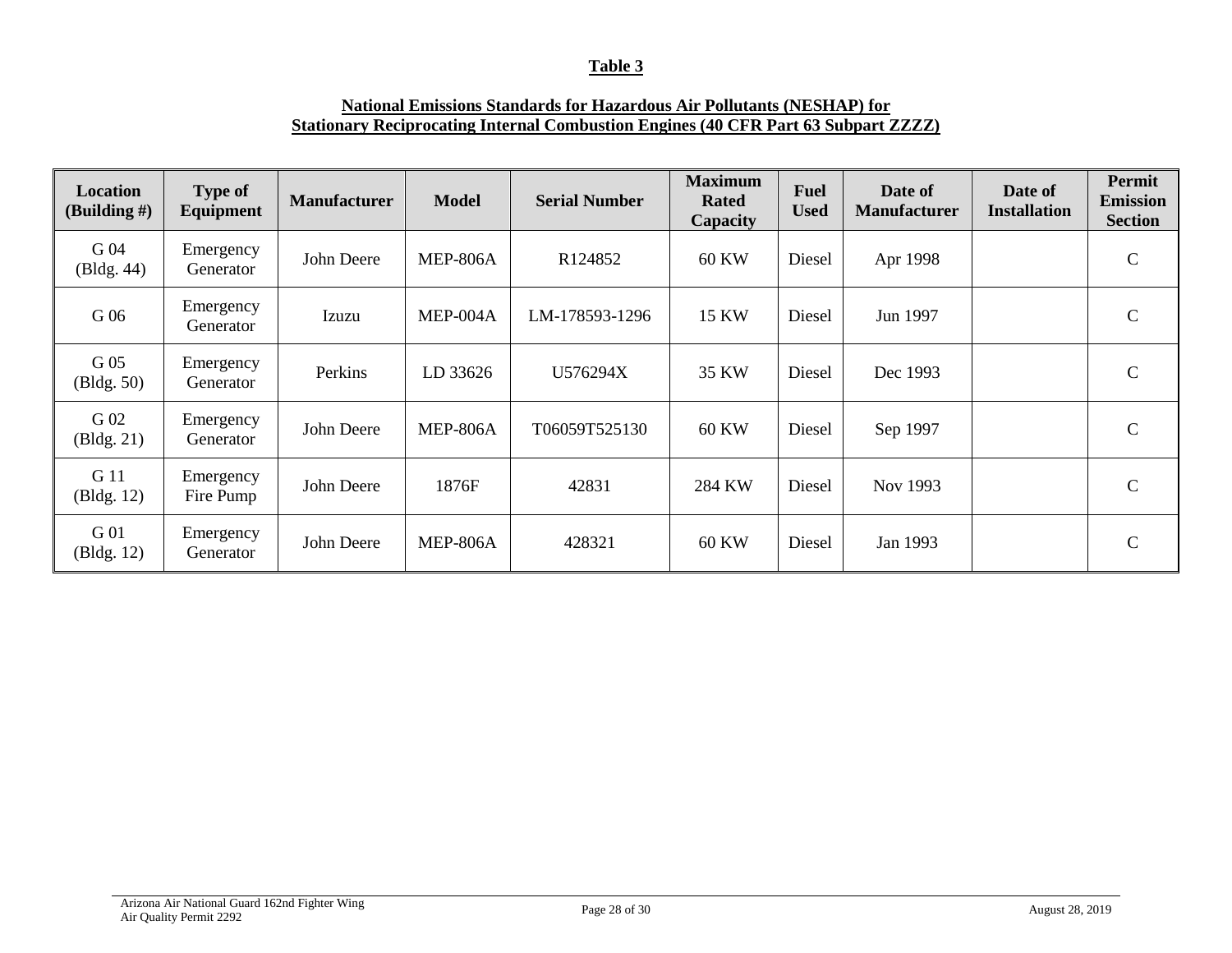# **Table 3 (continued)**

| <b>National Emissions Standards for Hazardous Air Pollutants (NESHAP) for</b>             |
|-------------------------------------------------------------------------------------------|
| <b>Stationary Reciprocating Internal Combustion Engines (40 CFR Part 63 Subpart ZZZZ)</b> |

| <b>Location</b><br>(Building $#$ ) | <b>Type of</b><br>Equipment | <b>Manufacturer</b> | <b>Model</b>    | <b>Serial</b><br><b>Number</b> | <b>Maximum</b><br><b>Rated</b><br>Capacity | <b>Fuel</b><br><b>Used</b> | Date of<br><b>Manufacturer</b> | Date of<br><b>Installation</b> | Permit<br><b>Emission</b><br><b>Section</b> |
|------------------------------------|-----------------------------|---------------------|-----------------|--------------------------------|--------------------------------------------|----------------------------|--------------------------------|--------------------------------|---------------------------------------------|
| Bldg 28<br>Mobile                  | Emergency<br>Generator      | Yanmar              | YDG-<br>5500-EE | 08157                          | 7.1 KW                                     | Diesel                     | 2002                           | 2002                           | $\mathcal{C}$                               |
| Bldg 28<br>Mobile                  | Emergency<br>Generator      | Yanmar              | YDG-<br>5500-EE | 08153                          | 7.1 KW                                     | Diesel                     | 2002                           | 2002                           | $\mathbf C$                                 |
| Bldg 28<br>Mobile                  | Emergency<br>Generator      | Yanmar              | YDG-<br>3700-EE | 08174                          | 5 KW                                       | Diesel                     | 2002                           | 2002                           | $\mathcal{C}$                               |
| Bldg 28<br>Mobile                  | Emergency<br>Generator      | Yanmar              | YW-<br>$315-C$  | 045444                         | <b>5 KW</b>                                | Diesel                     | 2002                           | 2002                           | $\mathbf C$                                 |